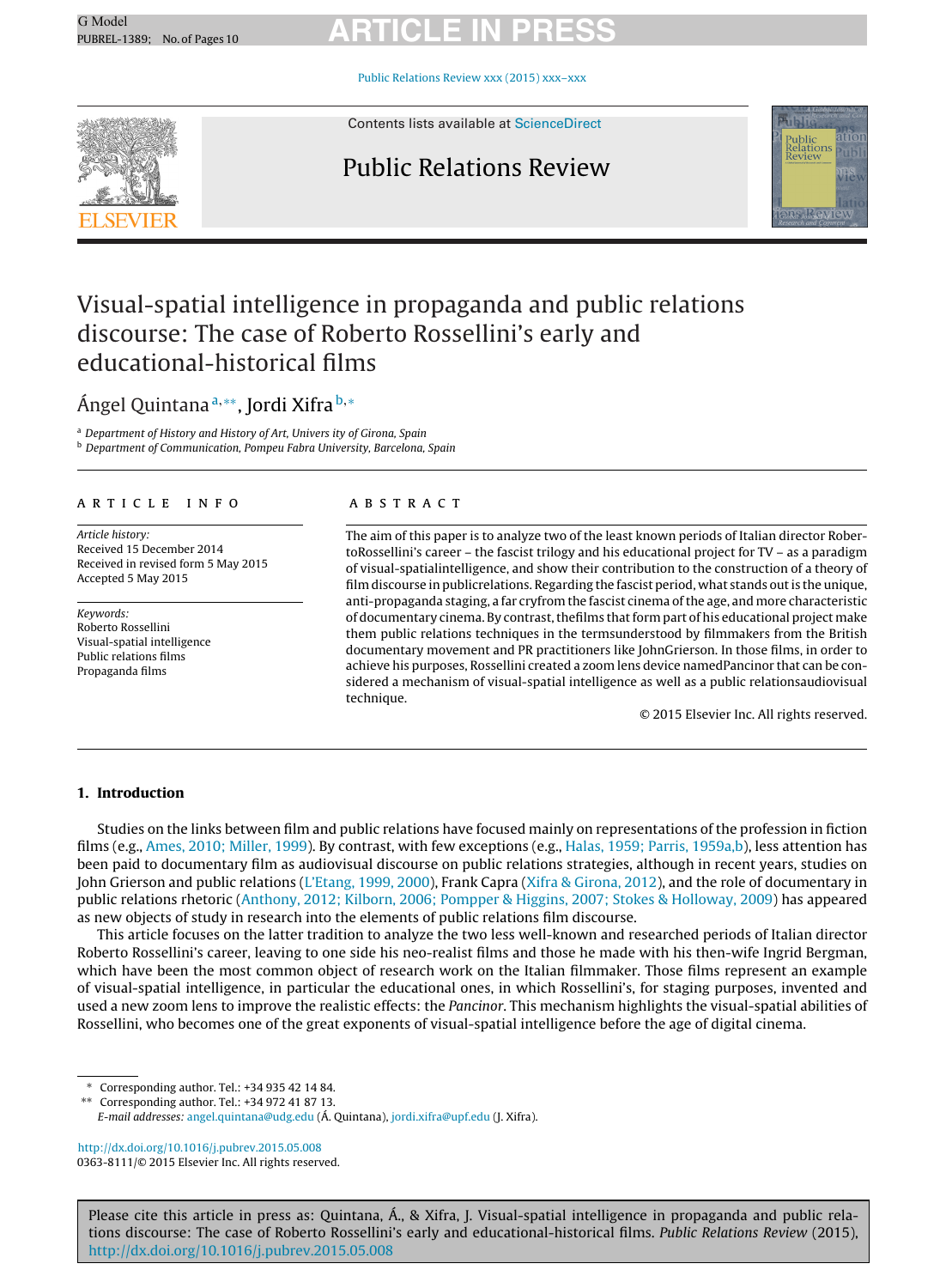#### 2 Á. Quintana, J. Xifra / Public Relations Review xxx (2015) xxx–xxx

In the past century, numerous theories about intelligence have emerged. One of the more notorious was created by development psychologist [Howard](#page-8-0) [Gardner](#page-8-0) [\(1993\).](#page-8-0) Gardner proposed that intelligence is not made up of one factor, but rather eight. Accordingly, one of the eight forms of intelligence is visual-spatial intelligence. People with high visual-spatial intelligence possess the ability to visualize the world accurately, modify their surroundings based upon their perceptions, and recreate the aspects of their visual experiences. They also have good spatial judgment and reasoning. That is, they are able to accurately judge the distance between them and an object, how far the object is to the right, etc. They are skilled at using their ability to imagine and their spatial judgment to complete tasks and projects that include design, judgment, and creativity. For this reason, they make good painters, artists, architects, designers, and filmmakers [\(Gardner,](#page-8-0) [1993\).](#page-8-0)

Although we find between the contemporary filmmakers the most explicit examples of artists with a high level of visualspatial intelligence (James Cameron, for instance, who relies on his spatial judgment and his ability to visualize creating alternate worlds for his movies, such as Avatar), filmmakers before the digital age have shown his ability of picturing the world. As aforementioned, Roberto Rossellini is one of them: he has visualized precisely the world – even the historical one – and has adapted his surroundings based upon his perceptions. Indeed, as [Brunette](#page-8-0) [\(1996\)](#page-8-0) indicates, in remarks made on a 1972 panel examining the state of Italian television, which were published in a book called Informazione democrazia, Rossellini stated:

"Images, with their naked purity, directly demonstrative, can show us the road to take in order to orient ourselves with the greatest possible knowledge.... All of our intelligence, as we know, expresses itself thanks to the eyes. Language. . . is the ensemble of the phonetic images by means of which, not being able to fix and save the images, we have catalogued all of our observations, the great majority of which are visual" ([Lopez,](#page-8-0) [1973;](#page-8-0) p. 59).

Considered one of the founders of neo-realism (e.g., [Caminati,](#page-8-0) [2012;](#page-8-0) [Cannella,](#page-8-0) [1973;](#page-8-0) [Frappat,](#page-8-0) [2007;](#page-8-0) [Gallagher,](#page-8-0) [1998;](#page-8-0) [Wagstaff,](#page-8-0) [2000\),](#page-8-0) Rossellini began his film career making three war propaganda films for Mussolini's fascist regime and finished it with an educational film project unique until that date. In both periods, a common denominator is found in the use of narrative resources characteristic of documentary film, a form of expression which John Grierson, public relations professional and the man who coined the word "documentary", and others (e.g., [L'Etang,](#page-8-0) [1999,](#page-8-0) [2000\)](#page-8-0) consider a public relations technique.

Indeed, in her study on Grierson and public relations, [L'Etang](#page-8-0) [\(2000\)](#page-8-0) stated that "public relations and documentary shared similar aspirations to objectivity and truthfulness while at the same time trying to encompass an educational and sometimes overtly persuasive role" (p. 90). On the other hand, [Kilborn](#page-8-0) [\(2006\)](#page-8-0) pointed out that documentaries are one of the few audiovisual genres to reach a better understanding of how institutions operate, stressing the full public relations potential of the genre. The definition of a documentary by American filmmaker W. Van Dyke is useful in this respect: "a film in which elements of dramatic conflict represent social or political forces rather than individual ones" (cited in [Fielding,](#page-8-0) [1978;](#page-8-0) p. 70). This provides a good verbal definition of the kind of films made for public relations and persuasive purposes, and especially those made by Grierson and other famous filmmakers like Robert Flaherty or Luis Buñuel.

The above definition by Van Dyke ([Fielding,](#page-8-0) [1978\)](#page-8-0) can be applied to the filmmaking of Rossellini which, although it may not be considered documentary in the strictest sense, employed a phenomenological approach to reality that often responded to a desire to document this reality in an even more reliable way than even a traditional documentary maker. This is why Rossellinian work is a good example of the above quotations, especially with regard to its "aspirations to objectivity"; that is, revealing the truth of what had happened during fascism, the postwar period and in the beginnings of the audiovisual revolution brought about by TV. And to achieve this, Rossellini used a very accurate staging technique.

From 1941 to 1943, Rossellini's films formed part of the fascist regime's propaganda filmmaking, within what was known as crusade filmmaking, which sought to justify and vindicate the military operations undertaken by the regime in certain territories ([Quintana](#page-9-0) et [al.,](#page-9-0) [2005\).](#page-9-0) In 1943, when Mussolini's power waned and the allies landed in Italy to free it from German occupation, Rossellini distanced himself from official filmmaking. He changed direction and embarked upon the path that would allow him to make, from 1944 to 1948, films which glorified the struggle of the people and the Italian partisans against Nazi and fascist oppression. In doing so, Rossellini defended the cause of democracy and denounced the monstrosity of Nazi ideology ([Frappat,](#page-8-0) [2007\).](#page-8-0)

On the other hand, the director's educational project came at the end of his career, with the making of nine TV movies: L'età del ferro (The Iron Ageem, 1964), La prise du pouvoir par Louis XIV (The Rise of Louis XIV, 1965), La lotta dell'uomo per la sua sopravivenzaem (1967–69), Atti degli Apostoliem (1968), Socrate (Socrate, 1970), Blaise Pascalem (1971), Agostino d'Iponaem (1972), L'età di Cosimo de Mediciem (1972), and Cartesiusem (1973). To these films we must add two works for the cinema, Anno Unoem (1974) and Il Messia (The Messiah, 1975), as well as various short format works commissioned by different bodies, among them Italian national television. This cycle began to take shape in the project he undertook in India, working for the first time on an international joint production for television—L'India Vista da Rossellini (RAI, 1957) and J'ai fait un bon voyage (ORTF, 1957)—along with the feature film India Matri Buhmi (1958).

Thus, these two periods of Rossellini's filmmaking show how the Italian director's work evolved coherently from propaganda to didacticism, approaching reality from the postulates of documentary cinema and always avoiding manipulation via cinematic language. This makes these films interesting objects of study for the investigation of a cinematographic grammar characteristic of public relations discourse, as opposed to the war propaganda discourse used by European and American cinema during World War II and the post-war years.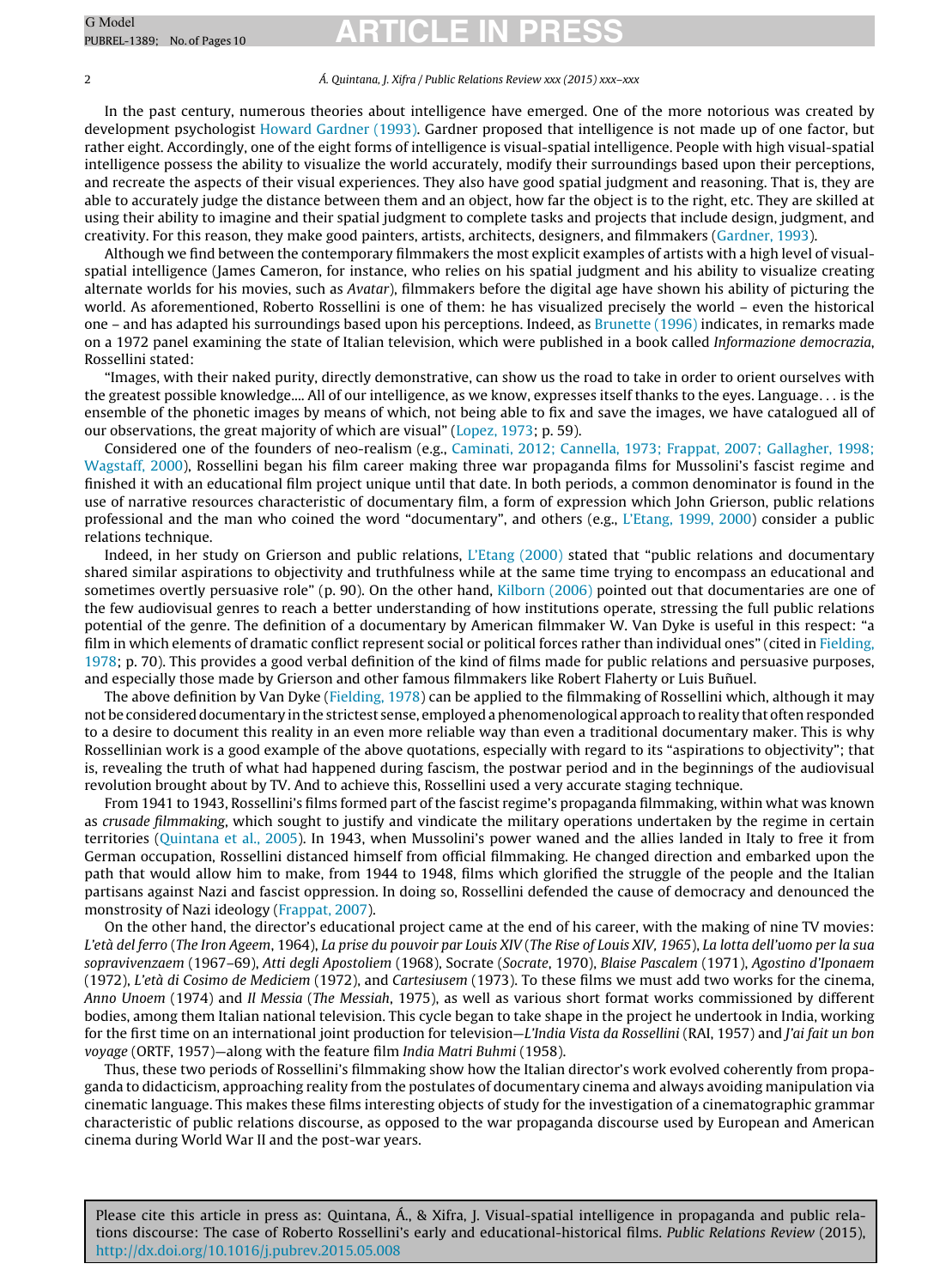### **2. The fascist trilogy**

In order to understand Rossellini's relations with fascist cinema it is necessary to know something of the conditions regarding Italian production between 1922 and 1945. Over 700 films were made during this period. Most were not works of propaganda, but intended to transfer the model of American commercial cinema to Italian idiosyncrasy [\(Gili,](#page-8-0) [1985\).](#page-8-0) Fascism was basically a free market system and the cinema of the period, despite the high level of economic protectionism imposed by the state, responded primarily to the laws of supply and demand.

Mussolini's policy with regard to cinema was initially discreet and it was not until 1935, with the inauguration of the Centro Esperimentale di cinematografia, that policy began focusing on cinema's propaganda value. The fascist cinema model was initially based on a policy of entertainment, particularly comedy with a sophisticated tone, distancing cinema from realist models and seeking systems to parallel the Italian historical past and the present. It was not until the 1940s that fascist cinema would adopt a more direct propaganda policy, based on vindicating the military crusades undertaken by Mussolini's government in North Africa, Albania, and Greece [\(Quintana](#page-9-0) et [al.,](#page-9-0) [2005\).](#page-9-0) During this period, Vittorio Mussolini, son of Il Duce, was editor of the magazine Cinema and one of the key figures in film policy.

It is for this reason that some voices were raised within fascist circles in protest against the dominant trend of promoting evasion rather than a return to a realist cinema. The fear was that realism would reinstate the specific cultural, social and political character of Italy, show what fascist Italy really was, and thus, serve to educate the people (Seknadje-Ashkenazi, 2000).

If we examine texts written at the time, we see that critical voices were first raised against the absence of an aggressive policy in the field of cinema. In his book on Italian cinema, [Cauda](#page-8-0) [\(1932\)](#page-8-0) noted the lack of a true Italian film industry and considered that the country's film production should represent something that belongs to, identifies, and characterizes the Italians, "both in terms of their qualities and their defects" (p. 22). [Cauda](#page-8-0) [\(1932\)](#page-8-0) welcomed the existence of the International Institute for Educational Cinematography and the LUCE Institute (Union for Educational Cinematography), but called for the creation of a true National Film School. He also called for Italy to support "cinema aimed at education, propaganda, tourism, science, and social prevention" (p. 24) and for the cinema as spectacle to "be brought closer to true and real life" (p. 25).

From this standpoint, [Longanesi](#page-8-0) [\(1933\)](#page-8-0) also beseeched the filmmakers of his country to abandon artificial scenery. The editor of the magazine Lo Schermo, Lando Ferretti, defended the idea of an industry that produced only two types of films: (1) documentaries, newsreels, and (2) fiction films where news of the day (e.g., the War in Ethiopia, the Spanish Civil War autarky, the fascist youth) constituted the starting point and the frame of a tragic, dramatic or comic history lived by real people ([Gili,](#page-8-0) [1985\).](#page-8-0)

As [Seknadje-Askénazi](#page-9-0) [\(2000\)](#page-9-0) pointed out, there has always been some suspicion regarding Rossellini's early career, spanning from 1938 (when he served as head of the second unit on the shooting of Luciano Serra, Pilot, directed by Goffredo Alessandrini) to 1945, when he shot Rome, Open City, the film that opened the doors to international cinema and made him the standard of Italian neo-realism. This suspicion is due to the fact that during this period he directed a series of fascist propaganda films, two of which enjoyed the direct collaboration of Vittorio Mussolini, son of Il Duce.

This participation must be viewed in relative terms, however, since, as [Mida](#page-8-0) [\(1953\)](#page-8-0) suggested, Rossellini's first three films are an approach to the documentary form starting from a base characteristic of a fiction film. Indeed, with this trilogy Rossellini discovered a new way of presenting reality that "represented the first rupture atthe heart of official fascist cinema" [\(Mida,](#page-8-0) [1953;](#page-8-0) p. 25).

For these reasons, researchers of the Italian director consider Rossellini to have undeniably moved toward a cinema inspired in realism, adhering to the documentary movement (e.g., [Seknadje-Ashkenazi,](#page-8-0) [2000;](#page-8-0) [Quintana,](#page-8-0) [1995](#page-8-0) [Quintana,](#page-8-0) [1995\).](#page-8-0) That is, a movement that sought, in an unfavorable environment, to make films that objectively represented events that were really occurring, "instructively describing some objects and structures observable in reality. A movement which, when introducing elements of fiction, seeks to... shoot in natural environments with non-professional actors" [\(Seknadje-Askénazi,](#page-9-0) [2000,](#page-9-0) p. 31).

Consequently, a willingness to embrace realism and his didactic intention do not place Rossellini in total disagreement with the cinematographic orientation of fascist totalitarianism. From this perspective, [Quintana](#page-8-0) [\(1995\)](#page-8-0) argued that the Italian director's work undergoes a methodological evolution that began with the films shot during fascism. There Rossellini began to participate in a dialectics between reality and fiction, which culminated in his didactic years, where he finds a new dialectics between representation and fiction. Therefore, from Quintana's perspective, Rossellini's propaganda films are essential to understanding this methodological evolution: "Rossellini discovers fiction cinema and brings it into contact with a specific documentary-making tradition that polluted war cinema during those years" ([Quintana,](#page-8-0) [1995;](#page-8-0) p. 39). This allowed Rossellini to make his first investigations into de-dramatization with his films during the fascist period, and should be highlighted, since "it constitutes the original contraction of all of his filmmaking" ([Quintana,](#page-8-0) [1995;](#page-8-0) p. 39). This de-dramatization occurs due to the use Rossellini makes of dead time, of moments from everyday life, which plunged the epic values characteristic of fascist cinema into crisis.

### **3. Non-propaganda aspects of movie direction**

Rossellini's stance, which some authors (e.g., [Quintana,](#page-8-0) [1995\)](#page-8-0) consider to be a moral one, was reflected in the staging of these three films. Despite having staging elements typical of propaganda films (inspired mainly in S.M. Eisenstein's 1925 film,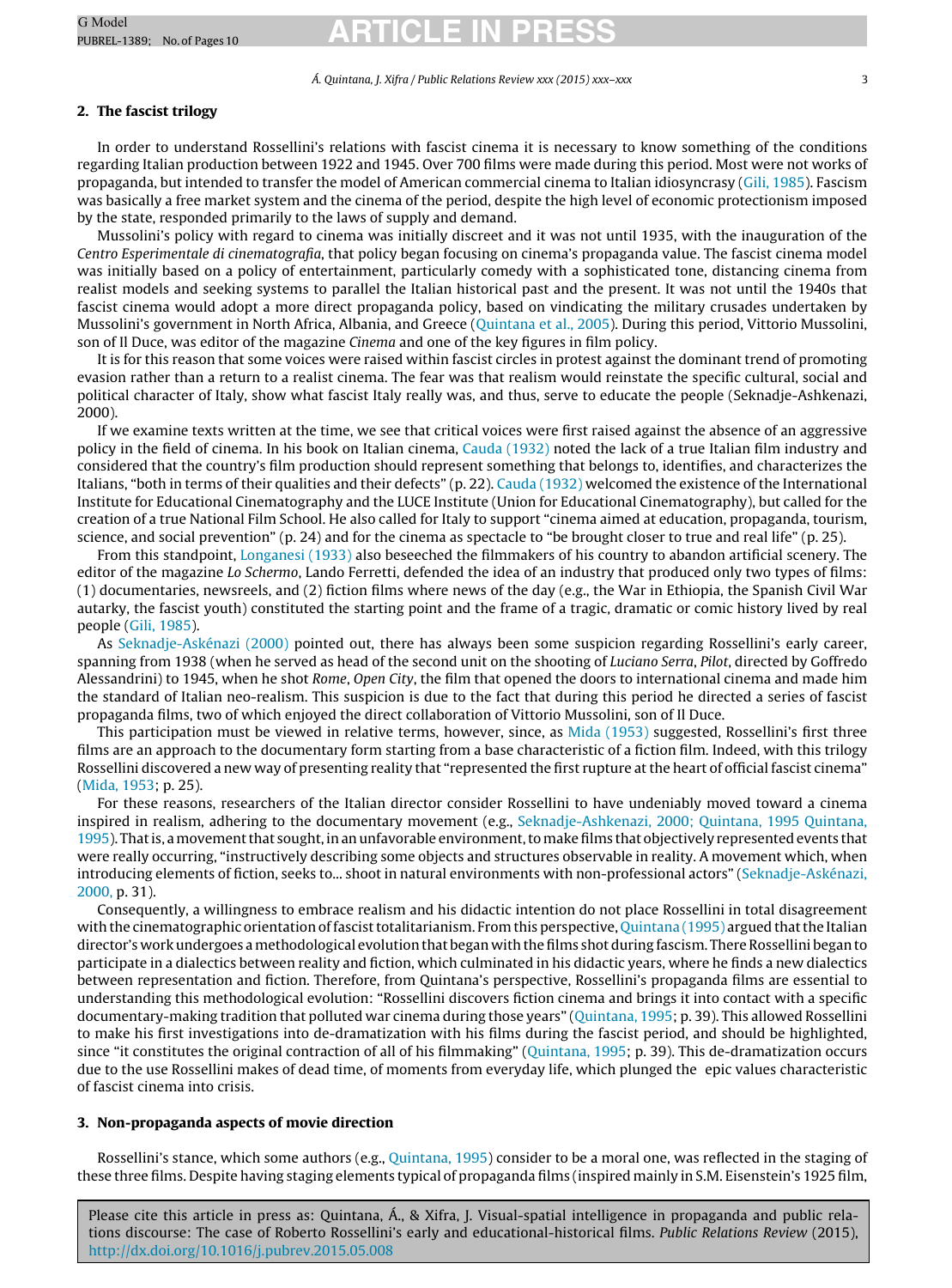#### 4 Á. Quintana, J. Xifra / Public Relations Review xxx (2015) xxx–xxx

Battleship Potemkin), some narrative resources veer away from propaganda discourse. They belong closer to an audiovisual discourse more characteristic of public relations, as Grierson understood it [\(L'Etang,](#page-8-0) [1999,](#page-8-0) [2000\).](#page-8-0) As [Seknadje-Askénazi](#page-9-0) [\(2000\)](#page-9-0) suggests, in the films that make up the fascist trilogy, "on a film representation level, there are manifestly few references. . . to distinctive signs of fascism. . . giving the impression that they maintain a certain distance from propaganda" (p. 49).

The three films that make up the trilogy are La nave biancaem (1941), Un pilota ritornaem (1942), and L'uomo della croce (1943). In La nave bianca, an explicit discourse can be observed regarding the concern of the naval forces for those wounded in battle and a parallel love story (between a sailor and a nurse) in a melodramatic tone which honors the sacrificed charity of the woman invested with the Christian cross. This coexistence of documentary and fiction, which [Girona](#page-8-0) [and](#page-8-0) [Xifra](#page-8-0) [\(2014\)](#page-8-0) consider a feature of public relations documentary discourse, is presentin his later work, and in fact constitutes an identifying element of cinematographic neorealism.

Un pilota retorna is the story of a military pilot who is taken prisoner at a Greek concentration camp following an air strike. The message of the film revolves around the military institution constituted as the core of life and the family. L'uomo della Croce tells the story of a fascist priest whose selfless mission is to save the souls of the Russian people living under communist creeds. In addition to the use of non-professional actors, the film is characterized by the dramatic suspension of certain narrative anecdotes that serve to describe small events exuding visual authenticity [\(Gallagher,](#page-8-0) [1998\).](#page-8-0)

In the latter film, for example, soldiers do not give the fascist salute, but the military one. Also, except for one episode where a member of Mussolini's party is shot by the communists, the word "fascist" is never mentioned. In Un pilota retorna, only one scene shows officials making the fascist salute. By contrast, La nave bianca is the film where it appears most, although, as the prestigious film historian Robin [Wood](#page-9-0) [\(1980\)](#page-9-0) states regarding this film:

Is there such thing as a "fascist" style? A fascist style would, I take it, by definition be dedicated to dominating and manipulating audience response, and would be characterized by "dictatorial" set-ups and angles that force us to look at only those aspects or details that immediately suit the director's purpose and to respond only as he decrees. If this definition is accepted, it follows that the two most notable fascist directors are (with the possible exception of Riefenstahl) Eisenstein and Hitchcock, and La nave bianca is a non-starter. In fact, the relationship of style to ideology is a far more intricate and complex one than any such description suggests (p. 887).

In any event, it is important to note that, as with Un pilota retorna, La nave bianca films these moments rapidly in full shots or even master shots, and thus give the film a documentary feel. These scenes form part "of the reconstruction of a real environment, of its representation free from simulation or dramaturgical underlining" ([Rondolino,](#page-9-0) [1989;](#page-9-0) p. 52).

In La nave bianca, a distinction can be made between aspects deriving from objective representation and those characteristic of exaltation or showing approval. The director's use of the camera is essential in making this distinction. For example, the nurse Elena Fondi wearing a fascist insignia does not imply the filmmakers' approval of the regime. It would be different if Rossellini had opted for a tracking shot or a zoom to show the insignia in close-up and thus emphasize its importance. This observation is critical in Rossellini's case, since, in his educational project, his detailed staging led him to invent the Pancinor lens technique for informational purposes. The Pancinor was a device which resembled the zoom and allowed the director "to vary the focal distance with great ease, he barely had to move the camera at all" (Bou, 2003; p. 11) and select the significant details that help him to better contextualize the historical moment [\(Giammatteo,](#page-8-0) [1990\).](#page-8-0)

Watching Rossellini's first three films, one feels that the Italian director's concern, as well as representing acts of war, was to show the conflict in which Italy was immersed from a human dimension: everyday life and times of rest for the sailors, airmen and tank drivers; the lives of the wounded on a hospital ship; or an encounter between Italians and Russians in a Russian hut in the middle of the fighting.

In all three films, we find the recurrent and symbolic figure of the wounded invalid, unable to move on his own and whom someone else must help to overcome the tragedy. To this figure of the impotent invalid we must add that of the prisoner. These characters temporarily lose their ability to fight, their military status, to be immersed in situations where human relations prevail over acts of war. All of these elements contribute to awarding these films their relatively sober and anti-spectacular character and a human, non-heroic, non-warlike dimension to the characters that appear. The combatants in Rossellini films are not seen to perform heroic, superhuman, aggressive acts of war. When they are seen fighting, Rossellini is concerned to show that, like all human beings, they are afraid and they do not understand what is happening around them. We are therefore far from a mise en scène which is characteristic of war propaganda and closer to a more human one, where heroism is to endure suffering and cruel living conditions, and to have a sense of duty and sacrifice.

### **4. Rossellini and the humanization of art: from Fascinating Fascism to captivating humanism**

Our approach is complex and controversial. Indeed, an important area of discussion about the films that make up the fascist trilogy could link with Susan Sontag's famous thesis in Fascinating Fascism [\(Sontag,](#page-9-0) [1975\).](#page-9-0) This piece produced a sensation because Sontag had built her formidable standing in the 1960s as a cultural commentator who celebrated the formal properties of works of art. In this article, on the portraits of the members of the Nuba tribe made by Leni Reinfenstahl and presented in the exhibition The Last of the Nuba, Sontag concludes that in the exaltation of the primitive there is a clear idea of finding purity outside civilization. She connects this with the ideas held in the commissioned movies that Riefenstahl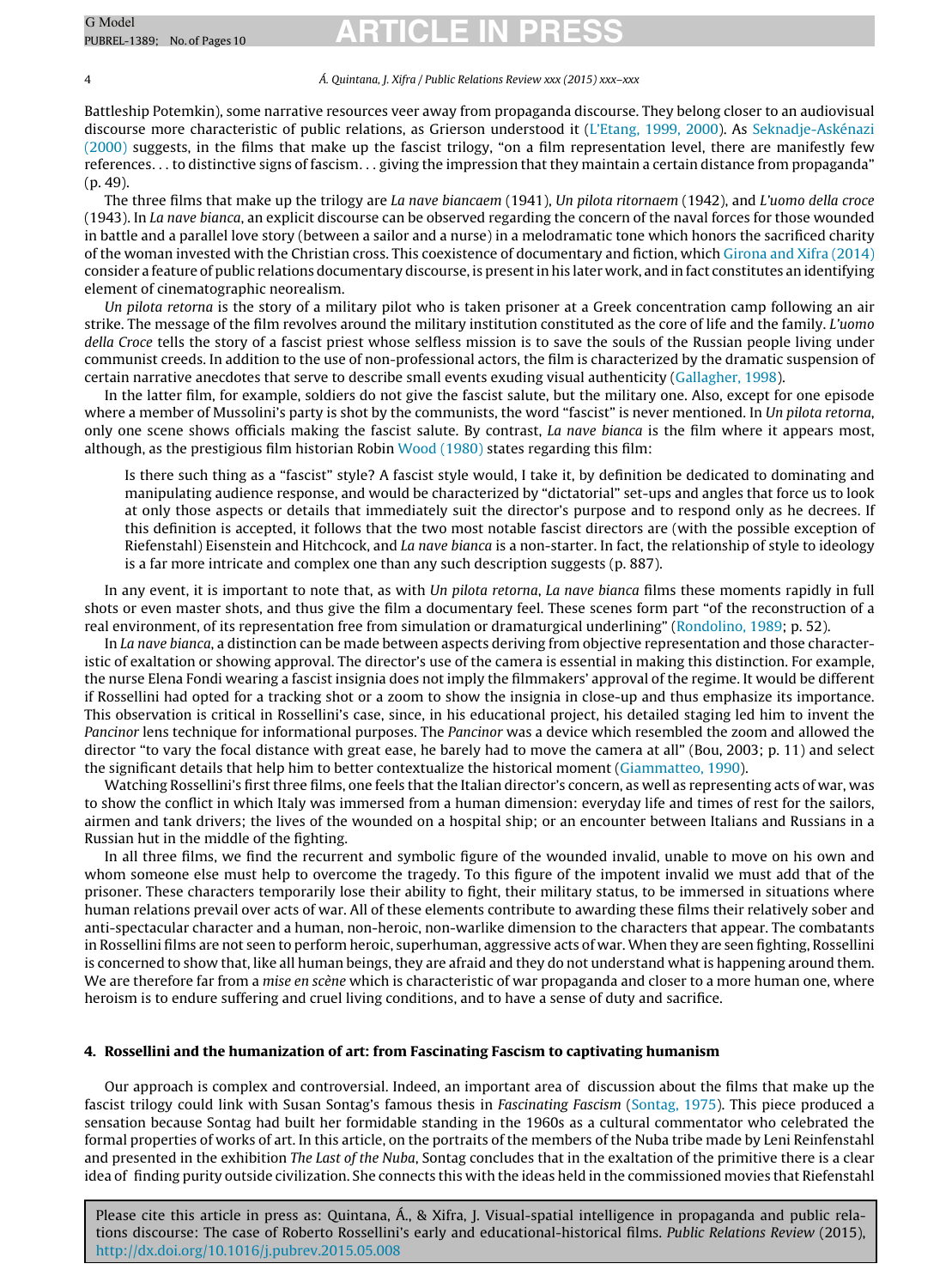directed for the Nazis, which celebrated "the rebirth of the body and of community, mediated through the worship of an irresistible leader" [\(Sontag,](#page-9-0) [1975\).](#page-9-0)

The three films of Rossellini are also commissioned works with the ultimate goal of propaganda for the fascist cause in the years of war. However, Rossellini's and Riefenstahl's work diverge in important ways. The main difference is that, despite complying with the order, Rossellini's "look" is more concerned with exalting the foundations of a true Christian humanitarianism than with fascist representation. As [Ben-Giath\(2000\)](#page-8-0) pointed out, Rossellini explores, through his movies, qualities that give a clear space to the culture of Christian humanitarianism: for instance, in the demonstration ofthe internal conflicts of the characters, or in the exaltation of faith or in concerns about deaths generated by War. The protagonists of the fascist war films are simple people who are subject to a crusade. Rossellini avoids any emphatic rhetoric in the use of camera movements and in the use of music. There is no glorification of the hero, only the search of the human being behind the hero. This same aspect will be present in the educational films of Rossellini. Indeed, in Viva l'Italia! (1961), the leading figure of Garibaldi is not considered as a hero but as a man whose famouns patriotic sentences are pronounced with the same intensity as the gestures of everyday life.

If we examine the ideological peculiarities of Italian fascism, we find two important sources. The first one is the texts of Giovani Gentile proposing a reform of the Hegelian dialectic to overcome the waste of both positivism and materialism, like catching the true and deep sense of reality understood as pure act. [Gentile](#page-8-0) [\(1928\)](#page-8-0) considered art as a dream, because it is the outcome of a creative process of human beings, which has not any link with the reality observed by practical people. Consequently, [Gentile](#page-8-0) [\(1928\)](#page-8-0) argued that art should not show everyday reality but only emerge from the life that takes roots in the mind of the poet, who in turn uses its own mood to represent life. Gentile's poetry came to be "an aesthetic without ethics" ([Quintana,](#page-8-0) [2003;](#page-8-0) p. 178) and, during the twenty-year period of Mussolini government (1922–1943), Italian art claimed the fascist rhetoric of falsehood and masking of reality. The dominant aesthetic postulates were the concepts of order, strength and clarity theorized by [Gentile](#page-8-0) [\(1928\).](#page-8-0) These principles were translated into film industry through the industry production of action films with escapist effects.

In his fascist trilogy, Rossellini opposes these postulates to show everyday life in the battleship of the army, the problems of a prisoner aviator in a refugee camp, and a priest's struggle to follow the ways of their faith in a hostile world like the one led by communism. In his approach to the characters Rossellini begins to suggest an ethical dimension that requires the absolute predominance of aesthetics. From this perspective, he also contradicts the concept of "fascist modernism", coined by [Hewitt](#page-8-0) [\(1993\).](#page-8-0) This idea, starting from the exaltation of modernity operated by Italian Futurism and led by the figure of Filippo Tommaso Marinetti, seeks to capture the art of the new expressions generated by speed, movement and industry. Rossellini is not interested in machines, he is interested in persona. Indeed, in La nave vianca, although the Italian filmmaker is torn between the demonstration of the mechanics of the ship and the capture of everyday life of sailors, he finishes preferring human being.

All Rossellini's subsequent films reject any postulate from Futurism and he looks for humanism. Rossellini believes that art and science should make an alliance to always be at the service of the human being. From this standpoint, [Seknadje-Askénazi](#page-9-0) [\(2000\)](#page-9-0) argues that Rossellini and his collaborators' objective in their films aimed at fascist propaganda clearly depicted individuals free from any exceptional moral characteristics that distinguished them from other individuals in the group or groups they belonged to. They were ordinary people.. Indeed, as [Frank](#page-8-0) [\(1951\)](#page-8-0) stated, the substance of Rossellini's films is man himself, and the Italian director shows this "through a style of absolute originality: the dramatic via the undramatic, heroism via non-heroism, propaganda via non-propaganda" (p. 150).

Thus, the argument that the Rossellini's fascist-period films should not be classified simplistically as fascist propaganda as propaganda of a different order. This order, which would classify the films as a hybrid of public relations and propaganda, can be seen as controversial for different factors. The most common one is to try to establish the thin red line (if any) that divides propaganda from public relations even before the foundation of the Scara Congregatio de Propaganda Fide in 1622. Nevertheless, we have to go beyond this factor and take into account the impact of twenty century totalitarianisms in culture and society. One consequence was the emergence of some catholic movements that influenced different fields—even public relations. [Andrew](#page-8-0) [\(1978\)](#page-8-0) book on André Bazin, who later co-founded the renowned film magazine Cahiers du Cinéma, emphasizes the specific role played by neorealism in the elaboration of Bazin's cinematic theory. Becoming familiar with Emmanuel Mounier's Christian phenomenology in French Personalist movement, Bazin considered that "neorealist films illustrated the aesthetic dimension of a new revolutionary humanism" [\(Eades,](#page-8-0) [2011;](#page-8-0) p. 111) that [Rossellini](#page-9-0) [\(1954\)](#page-9-0) defined in an interview with Francois Truffaut and Maurice Scherer: "The point is to come close to human beings, to see them for what they are, with objectivity, without preconceived ideas, without moral debates, at least in the beginning" (p. 1). This point of view conducted Rossellini to his education project. On the other hand, the French personalist movement led by Mounier influenced European public relations. Indeed, the so-called European School of Public Relations, which proposed Christian humanitarianism approach to public relations, has to be included as a part of the Christian phenomenology effects on the post-war French intellectuals, thinkers and scholars [\(Xifra,](#page-9-0) [2014\).](#page-9-0) In one of his last papers, Lucien Matrat, the leader of this group of public relations scholars and practitioners, defended the idea that the public relations process can be compared with an education process. Accordingly, public relations can be approached as a "pedagogical operation" ([Matrat,](#page-8-0) [1998;](#page-8-0) p. 38). So, the idea of Lucien Matrat and the European School about public relations stands on the same foundations as Roberto Rossellini films: human beings..

The realist and didactic tendency of Rossellini's films was not restricted to this first stage of his career, but was rather a work in progress which continued throughout the neorealism years. It was marked by an ethical and aesthetic awareness in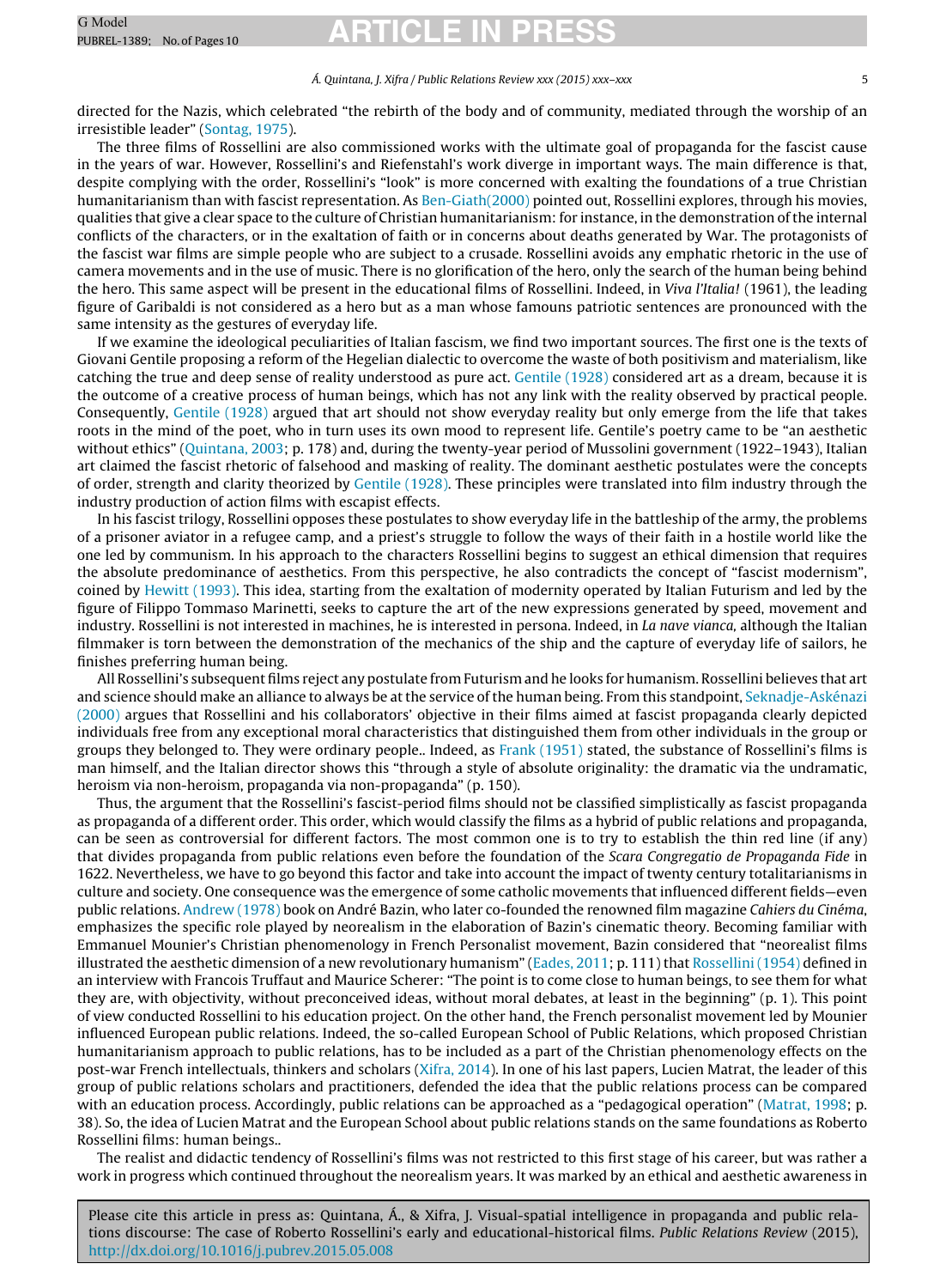#### 6 Á. Quintana, J. Xifra / Public Relations Review xxx (2015) xxx–xxx

the face of the disaster Europe had experienced with the Second World War and reached its peak with the didactic project the Italian director adopted from 1964 onwards.

### **5. The TV educational project**

In its early years, Italian television was controlled by the Christian Democrats via the Ministry for Transport and Tourism. Although the first experimental broadcasts by RAI-TV (Italian public television) came in 1952, RAI did not broadcast regularly until 3 January 1954. The key figure in these early years was the director general, Rodolfo Arata, who instigated an "authentically monolithic state monopoly" ([Grasso,](#page-8-0) [1992\).](#page-8-0) This model was validated by the Italian constitutional court in 1960, when it declared the state monopoly legitimate due to all citizens having the right to a state-run television which should ensure objectivity of information ([Morrione,](#page-8-0) [1978\).](#page-8-0)

With the arrival of Ettore Bernabei as director general of RAI a new phase began in the history of Italian television, consolidating the monopolistic policy. His management (from 1962 to 1974) was characterized by a model of unidirectional dissemination, very much guided by the political power of the Christian Democrats. His principal goal was to use television as a pedagogical tool, to the extent that informative and educational programs came to occupy 26.8% of programming, compared to the 11.9% of the previous period ([Grasso,](#page-8-0) [1992\).](#page-8-0)

For the governing Christian Democrats, the function of TV was to educate. It was understood as a great pedagogical tool, "although they did not forget to include in educational programs a series of ideological values oriented towards Christian Democracy" ([Galli,](#page-8-0) [2007;](#page-8-0) p. 135).

Within this context—and following the neorealist period, when he applied his ideas on filming reality, and the years in which he made rupturist films with his wife Ingrid Bergman concerned with redefining reality—Rossellini took the decision to abandon cinema to dedicate his time to experience the didactic possibilities of television. He wanted to configure a broad encyclopedia of television as a tool for educating via the image and announced his intentions in an act organized by the magazine Filmcritica at the Einaudi bookshop in Rome. This talk, which was later reproduced in edition 131 of the aforementioned Italian magazine, was a true declaration of principles. The text may be considered the starting point of an interesting methodological investigation which would reconsider some of the foundations of traditional cinematographic language. The text began with this reflection:

The crisis of today is not only a cinema crisis, but also a crisis of culture. Cinema, the broadcast medium par excellence, has had the merit of making the crisis palpable, making it evident. This is why I want to retire from the profession and think I have the obligation to prepare myself – in all freedom – to rethink everything from the beginning, to get back on track from entirely new foundations [\(Rossellini,](#page-9-0) [1963;](#page-9-0) p. 140).

To Rossellini, the cinema camera must observe things in the real world, similar to how a child observes the reality of his or her surroundings. The child's innocent view of objects implicitly involves a question as to the why of things, a concern for knowledge.

The filmmaker began work on his project to create a television encyclopedia in 1964. His first work was the TV series The Iron Age, which over five episodes shows man's path to an awareness of metal and its potential for manipulation. The Iron Age was presented as a series commissioned by the state steel company Italsider in a publicity effort for the opening of Italy's fifth largest steel center in Taranto – a key piece in the Christian Democrats' economic development policy for the South. Half of the cost of the film's production was covered by a subsidy from Italsider ([Bondanella,](#page-8-0) [1993\).](#page-8-0)

In his encyclopedic work for television, Rossellini employed a methodology of vision based on a new definition of reality and valid tools for capturing and reconstructing it. To Rossellini, showing meant reconstructing the necessary time of events to uncover their profound underlying reason. Film thus became an extension of one's vision. Rossellini only showed, he did not demonstrate.

From 1964 onwards, Rossellini applied his particular theory of this vision to his educational film project. Now however, it was directed towards historical reconstruction. The goal behind his television work was nothing more than to inform by using new approaches to this vision. His aim was to search for what he himself called "essential image": an image that should have all the basic elements of information for understanding a (historical or contemporary) time viewed always from the present.

Rossellini's reflections on the informative value of images coincided with the time when television imposed itself on the masses in Italy, reaching five million households by 1963. Rossellini believed the moral duty of state-run television to be the promotion of culture and education. Television was, to him, the ideal medium for developing his didactic theory as it allowed more flexibility in production rules and had a greater impact on the audience than cinema. Television had a duty to inform via images.

Rossellini's working method was always very practical – few days of shooting, little editing and careful monitoring of needless expenses. His great concern was the preparation of the product, which never involved the construction of closed scripts, as these were rewritten and reworked during filming. Preparation meant above all considerable effort in terms of bibliographical documentation. The narrative of his films always began with the destruction of all systems of traditional dramaturgy. The characters and historical events served to produce a document tailored to reality. The narrative was adapted to the flow ofthis reality and reproducing it was based entirely on the idea of waiting. The concept of waiting, which Rossellini had developed in his fiction films, arose from the idea that it was necessary to award a temporal dimension to images, breaking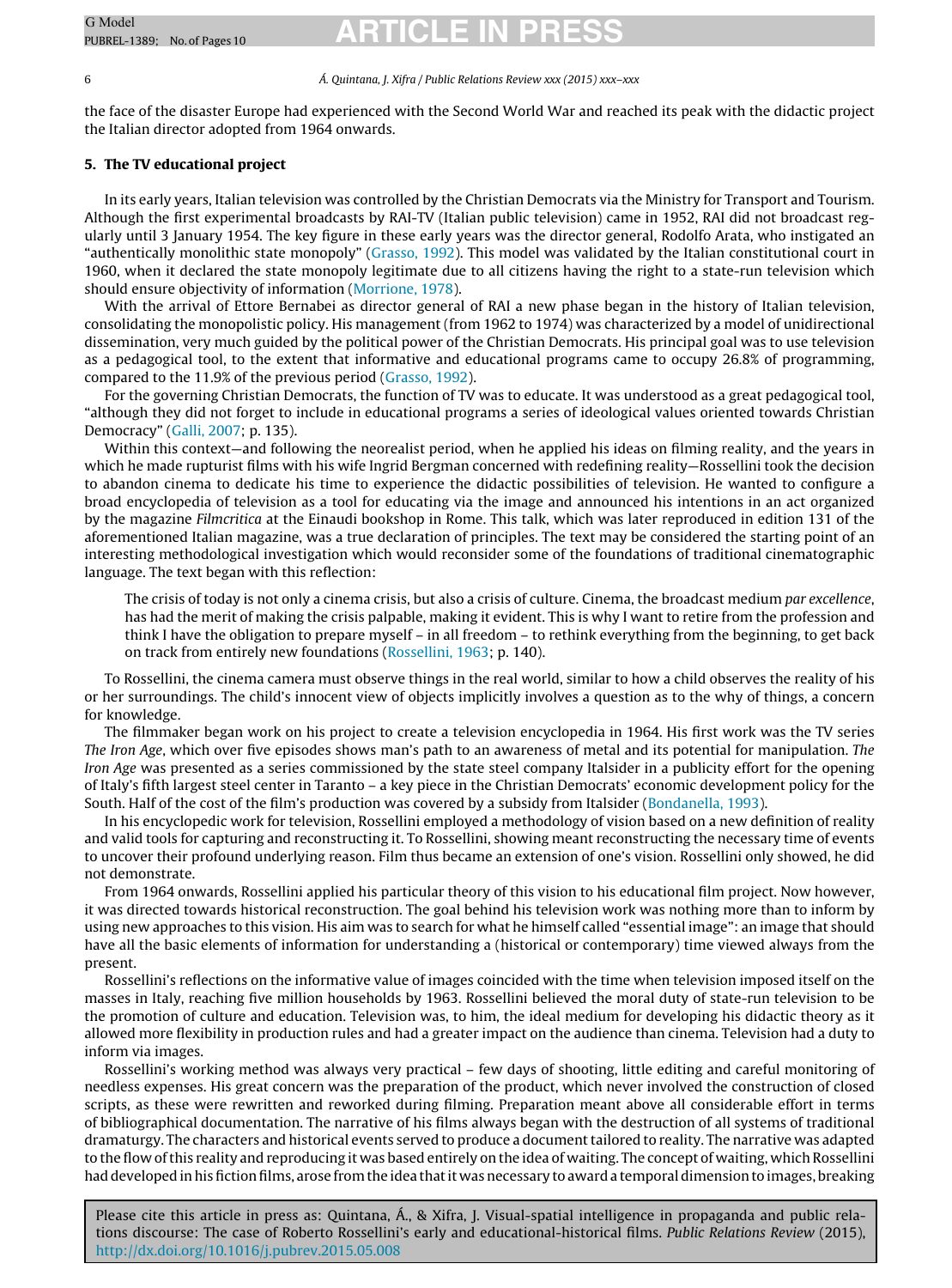#### Á. Quintana, J. Xifra / Public Relations Review xxx (2015) xxx–xxx 7

During filming, the key element was the *mise en scène*. The camera was used as a microscope that had to seek out the truth hidden inside the characters. The work of the camera was entirely functional, serving the informative elements involved in staging. In order to capture reality without the manipulation inherent in all forms of staging, he invented the aforementioned zoom system, known by the name of Pancinor, which he himself manipulated by aiming it at the essential events of each scene. As [Bou](#page-8-0) [\(2003\)](#page-8-0) pointed out, through the Pancinor, Rossellini was able to maintain a directing style composed of long shots without having to prepare the actors' movements according to the location of the camera. From this standpoint, the Pancinor zoom can be considered a public relations technique for film discourse purposes—with scenes generally made up of sequential shots, Rossellini did not have to resort to the paraphernalia that a dolly or crane shot requires. Like the style of direct cinema, the Pancinor allowed improvisation during takes.

#### **6. Rossellini's educational films, propaganda, and public relations**

John Grierson, father of the British documentary movement and a public relations practitioner who approached propaganda from a public relations perspective (L'Etang, 1999), stated with regard to propaganda:

There are some of us who believe that propaganda is the part of democratic education which education forgot. . . We believe that education has concentrated so much on people knowing things that it has not sufficiently taught them to feel things. . . We can, by propaganda, widen the horizons of the schoolroom and give to every individual each in his place and work, a living conception of the community which he has the privilege to serve. We can take his imagination beyond the boundaries of his community to discover the destiny of his country. We can light up his life with a sense of active citizenship. We can give him a sense of greater reality in the present and a vision of the future (cited in [Marlin,](#page-8-0) [2002;](#page-8-0) p. 21).

These words could have come from Rossellini himself via his involvement in didactic and pedagogical cinema – a cinema he would strive to steadily construct over the years with his films. Rossellini almost always made films that served to educate the masses and that could be made with the help of the state. Thus, in his final period of filmmaking, Rossellini made "positive propaganda within a democratic framework" ([Seknadje-Askénazi,](#page-9-0) [2000;](#page-9-0) p. 237), while approaching, it in a thoughtful and selfless way. Aware, like Grierson, of the power of audiovisual media, Rossellini was also aware of the inevitable spread of TV and the need to use it to reach public opinion, crossing geographical, linguistic, cultural, and social boundaries, and leaving no room for the illusion merchants and advertisers that flood the airwaves and screens [\(Seknadje-Askénazi,](#page-9-0) [2000\).](#page-9-0) Only thus, according to the Italian director, television could contribute to peace and knowledge.

Rossellini himself referred to the American propaganda of World War II to defend his cinema and his intentions ([Rossellini,](#page-9-0) [1987\).](#page-9-0) For the filmmaker, the pedagogue should use the same tools in peacetime, but this time "to show and explain all the great discoveries... and modern techniques, to propogate well-being and disseminate knowledge" ([Rossellini,](#page-9-0) [1987;](#page-9-0) pp. 262–263). Thus, propaganda and the tools it uses are acceptable if the planned intentions and defended cause are positive, that is to say "if it is used within a fundamentally democratic society" [\(Seknadje-Askénazi,](#page-9-0) [2000;](#page-9-0) p. 235).

Unlike Grierson, whose thinking was focused on the role of propaganda in social or democratic education and social responsibility (L'Etang, 1999), Rossellini does not think about propaganda, but rather truth and information. He wished only to show that the viewer cannot be manipulated by the demands of interpretative drama, by the methods of staging. Instead, the viewer has to be able to watch the film with complete freedom.

Rossellini's cinematographic career, and especially the two periods analyzed in this article, confirms that documentary and educational films are an ideal technique for the purposes of public relations (see [Harivel,](#page-8-0) [1960;](#page-8-0) [Kilborn,](#page-8-0) [2006;](#page-8-0) [L'Etang,](#page-8-0) [1999\).](#page-8-0) We have highlighted how, in his fascist trilogy, Rossellini's directing intentionally veered away from the emphasis characteristic of war propaganda cinema and argued for a documentary narrative more typical of the concept of ethical propaganda [\(St.](#page-9-0) [John](#page-9-0) [III,](#page-9-0) [2006\),](#page-9-0) making its education aims closer to that of public relations.

As [Curtin](#page-8-0) [and](#page-8-0) [Gaither](#page-8-0) [\(2008\)](#page-8-0) asserted: "Research suggests that propaganda can be either a phase in a process that leads to traditional public relations or synonymous with public relations, particularly in countries emerging from dictatorships and authoritarian governments" (p. 7). Rossellini's educational project aligns with this statement, because his persuasive vocation is obvious and fits within the class of educational or public awareness campaigns that some authors (e.g., [Bobbitt](#page-8-0) [&](#page-8-0) [Sullivan,](#page-8-0) [2005\)](#page-8-0) include as types of public relations campaigns.

Equally, Rossellini's educational project, despite not being the result of a public relations strategy such as that implemented in the UK in the fifties [\(Harivel,](#page-8-0) [1960;](#page-8-0) [L'Etang,](#page-8-0) [2000\),](#page-8-0) helps to define a specific type of staging for educational purposes that any form of documentary may have within the framework of a public relations strategy. The Pancinor zoom is the clearest example of this. Indeed, as [Brunette](#page-8-0) [\(1996\)](#page-8-0) pointed out, the first major benefit of the Pancinor lens is that it allows Rossellini to reframe without having to cut. "This does not mean that there are no cuts in the film; in fact, there are many, and they are handled much more conventionally—carefully cutting on head movements and other action—than in any previous film" (p. 222). However, when the filmmaker begins a take in medium or long shot and then wants to move in closer to pick up a character's expression, he is able to do so with the zoom, without having to cut to a closer shot. The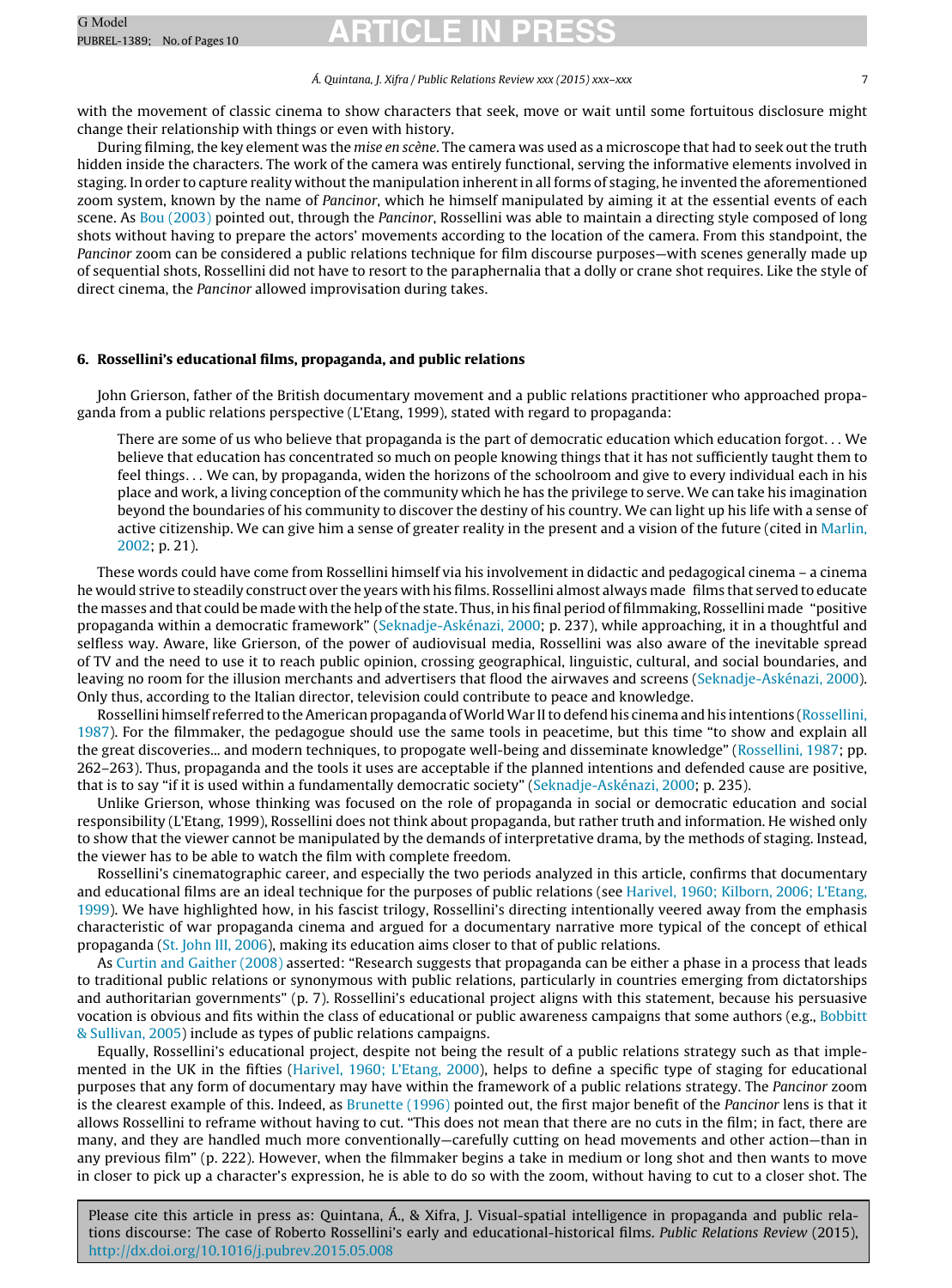#### 8 Á. Quintana, J. Xifra / Public Relations Review xxx (2015) xxx–xxx

primary result is to enhance greatly the possibilities of the *plan-séquence* always so dear to Rossellini, and the only constraint on the length of the take is the amount of film stock that can be held in the magazine at one time ([Brunette,](#page-8-0) [1996\).](#page-8-0)

### **7. Discussion and conclusions**

According to [Gallagher](#page-8-0) [\(1998\),](#page-8-0) Rossellini and John Grierson were mutual admirers and had occasion to meet in Canada in 1960. This is not surprising, as, although they each developed a unique style, the two filmmakers had common influences (such as the Russian filmmaker Sergei M. Eisenstein, an influence recognized by Grierson and evident in the opening minutes of La nave bianca) and shared the same principles ([Caminati,](#page-8-0) [2012\).](#page-8-0)

The periods analyzed in this article and Rossellini's neorealist period form a very homogeneous body of work that reflects one of the statements the Italian director made in an interview with critics from the magazine Cahiers du Cinéma:

I reject education. Education brings with it the idea of leading, directing and conditioning, and I think we should seek the truth in a much freer way than that. The important thing is to inform. It is true that education should be a given, yes, but freely, and when the information is comprehensive and complete (cited in [Domarchi,](#page-8-0) [Douchet,](#page-8-0) [&](#page-8-0) [Hoveyda,](#page-8-0) [1962,](#page-8-0) p. 5).

Regardless of the nuances characterizing each director, it is clear that this statement is complemented by the following from Grierson: "If we believe that public relations means education by communication, the influencing of public attitudes by the dissemination of information, then film offers an impressive medium for establishing a dramatic and articulate bridge between an organization and its public" (cited in L'Etang, 2000; p. 84).

Other parallels between the two authors are found in their stance againstfascism and totalitarianism. Grierson anticipated and accepted the charge oftotalitarianismarguing thatmorally "you can be totalitarian for evil and you can also be totalitarian for good. My position is that this is a time when we had better be totalitarian for good and totalitarian for the sake of humanity, if humanity is to be served" (cited in L'Etang, 1999).

We have argued that Rossellini was not characterized by a mise en scène typical of fascist propaganda, but rather than he was concerned with distancing himself by means of narrative strategies characteristic of the documentary genre. Indeed, despite the Rossellinian goal of wanting to inform and not educate, behind his intentions lies the same idea espoused by Grierson when recollecting the origins of the Documentary Film Movement. Grierson wrote:

Democracy was in danger of collapse, because its citizens did not know how to make it work. The weakness, therefore, was essentially in the realm of public education and information. The vast possibilities of the new mass media... had not been spotted as the key to the problem. Film, because of its obvious mass popularity, and the vividness of the visual image...was an obvious choice as a medium in which to put the theory into practice (cited in L'Etang, 1999).

Those educational films were seen by Grierson as a solution because they could "do something to bridge the gap between the citizen and the wide world" (cited in L'Etang, 1999), because even "if you can't teach the citizenry to know everything about everything all the time, you can give them comprehension of the dramatic patterns within a living society" (cited in L'Etang, 1999). Grierson saw education as an instrument for social action, declaring that:

its function is the immediate and practical one of being a deliberate social instrument – not dreaming in an ivory tower, but outside on the barricades of social construction, holding citizens to the common purpose their generation has set for them. Education is activist or it is nothing (cited in L'Etang, 1999).

The idea of objective and educational information is not new in the public relations field. At the beginning of the sixties, [Harivel](#page-8-0) [\(1960\)](#page-8-0) stated: "if a firm or organization wishes to establish good and lasting relations with the public, one of the best ways to achieve this is by providing young people with objective information of a purely educational nature" (p. 13). In his search for the essential image, the staging Rossellini used in his films was sober and voluntarily anonymous. This image, in order to comfortably inform the viewer, needed to be refined to the maximum, and not contain useless, transgressive, or disruptive elements. It was an anti-spectacular image close to reality.

This article suggests that public relations discourse will be more effective with proper staging, that is, with an adequate selection of narrative and rhetorical resources for each case. [L'Etang](#page-8-0) [\(1999,](#page-8-0) [2000\)](#page-8-0) has shown that documentary narrative is a public relations technique and, more recently, [Xifra](#page-9-0) [and](#page-9-0) [Girona](#page-9-0) [\(2012\)](#page-9-0) have analyzed the narrative of analepsis, or flash-back, as a resource in public relations discourse. Rossellini, however, never used the flash-back as a narrative resource, considering it an element of drama which, like all dramaturgical elements, interposed itself and denatured the truth. Therefore, public relations film discourse adapts itself in each case to the political context of filmmaking condition. Thus, while Frank Capra's documentary series Why We Fight had to emphasize the truth of its discourse through the use of flash-back, by contrast with what the Nazis were doing in their propaganda films, Rossellini's production context and ethical stance favored the use of the long take thanks to the public relations film technique of the Pancinor zoom.

From a historiographical perspective, Rossellini's educational films show that history can be written not only for propaganda purposes, but also for public relations goals.

Additionally, Roberto Rossellini should rightly be awarded a place as one of a group of filmmakers who, like John Grierson, Alberto Cavalcanti, Humphrey Jennings or Louis de Rochemont ([Girona](#page-8-0) [&](#page-8-0) [Xifra,](#page-8-0) [2014\),](#page-8-0) have played an important role in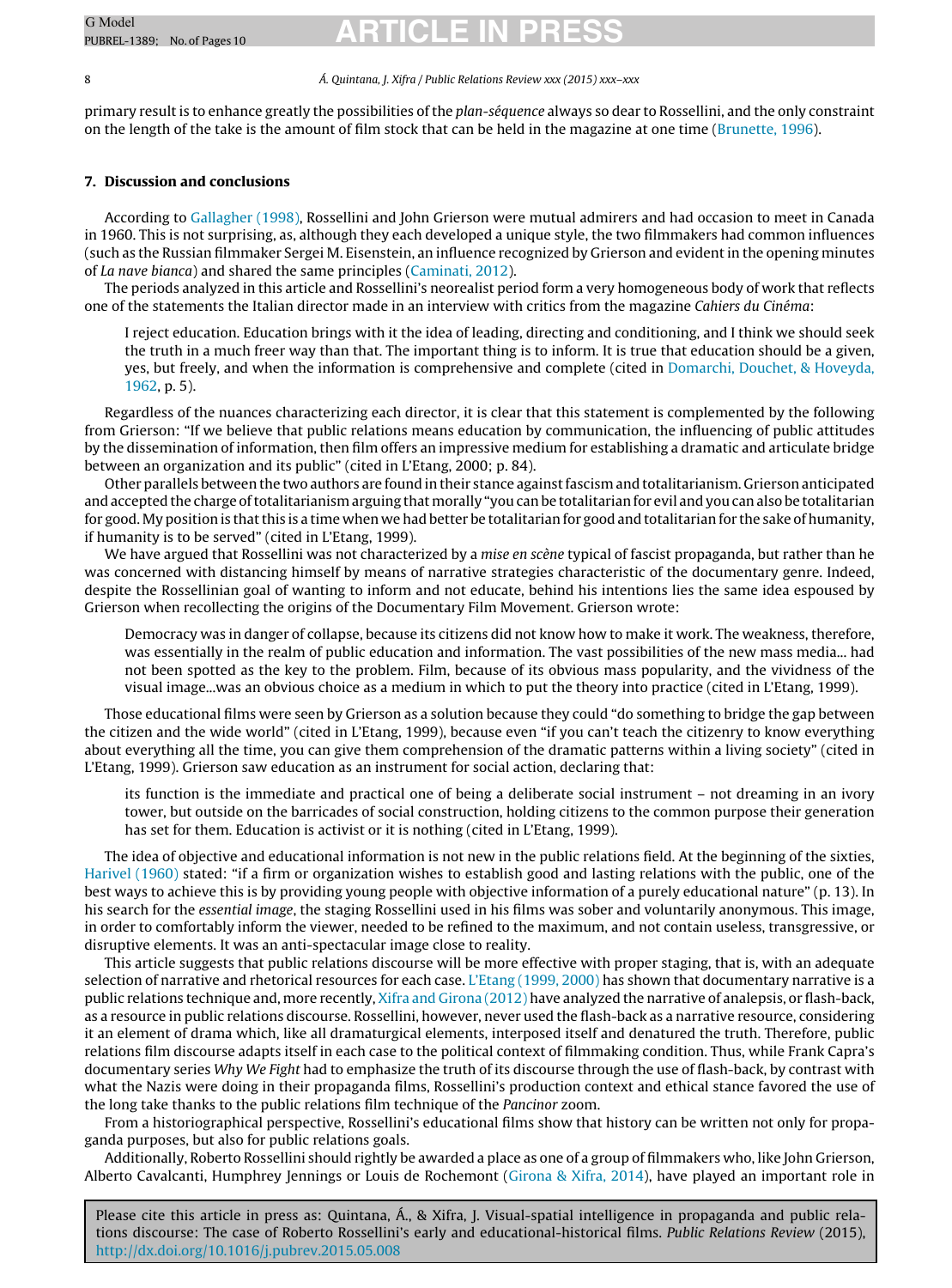#### Á. Quintana, J. Xifra / Public Relations Review xxx (2015) xxx–xxx 9

<span id="page-8-0"></span>creating a rhetorical and audiovisual dimension to public relations – particularly in the production of educational films and documentaries. Certainly, like Grierson, Rossellini saw educational films as an instrument of social action and a key source of social change.

Britain's early public relations pioneer, Stephen Tallents, who lent his patronage to Grierson's documentary film movement, had an "educational and patriotic conception of public relations" (Anthony, 2012; p. 63). Rossellini's filmography can be similarly approached as a useful body of work in the history of such a conception, with the mise en scène playing an essential role in both his early films from the fascist era and during his educational period. Indeed, to Rossellini, "what is important is to provide people with elements to aid comprehension. "That's what I try to do" (cited in Piault, 2000; p. 9). Like Grierson, Rossellini was concerned with the idea that films should be a tool for education and understanding among nations.

All those aims are an excellent example of what visual-spatial intelligence means in ages before the emergence of digital technologies to create social imaginary. Fieschi (cited in Gallagher, 1998) considered the Pancinor as Rossellini's "second youth" and the discovery of "a new concept of space" (p. 524): formerly the stage space was basically stationary, now it is basically fluid. Indeed, Rossellini's—as Sergei M. Eisenstein, Vsevolod Pudovkin, Leni Riefenstahl, Alessandro Blasetti and other great filmmakers that served to propagandistic and persuasive purposes—used his visual-spatial intelligence in staging, but he also went beyond all those filmmakers creating and operating the Pancinor zoom device to reach reality and truth. From this standpoint, and to sum up, visual-spatial intelligence helps public relations and other persuasive discourses to be more effective.

#### **References**

Ames, C. (2010). [PR](http://refhub.elsevier.com/S0363-8111(15)00053-3/sbref0005) [goes](http://refhub.elsevier.com/S0363-8111(15)00053-3/sbref0005) [to](http://refhub.elsevier.com/S0363-8111(15)00053-3/sbref0005) [the](http://refhub.elsevier.com/S0363-8111(15)00053-3/sbref0005) [movies:](http://refhub.elsevier.com/S0363-8111(15)00053-3/sbref0005) [the](http://refhub.elsevier.com/S0363-8111(15)00053-3/sbref0005) [image](http://refhub.elsevier.com/S0363-8111(15)00053-3/sbref0005) [of](http://refhub.elsevier.com/S0363-8111(15)00053-3/sbref0005) [public](http://refhub.elsevier.com/S0363-8111(15)00053-3/sbref0005) [relations](http://refhub.elsevier.com/S0363-8111(15)00053-3/sbref0005) [improves](http://refhub.elsevier.com/S0363-8111(15)00053-3/sbref0005) [from](http://refhub.elsevier.com/S0363-8111(15)00053-3/sbref0005) [1996](http://refhub.elsevier.com/S0363-8111(15)00053-3/sbref0005) [to](http://refhub.elsevier.com/S0363-8111(15)00053-3/sbref0005) [2008.](http://refhub.elsevier.com/S0363-8111(15)00053-3/sbref0005) [Public](http://refhub.elsevier.com/S0363-8111(15)00053-3/sbref0005) [Relations](http://refhub.elsevier.com/S0363-8111(15)00053-3/sbref0005) [Review](http://refhub.elsevier.com/S0363-8111(15)00053-3/sbref0005)[,](http://refhub.elsevier.com/S0363-8111(15)00053-3/sbref0005) [36](http://refhub.elsevier.com/S0363-8111(15)00053-3/sbref0005)[\(2\),](http://refhub.elsevier.com/S0363-8111(15)00053-3/sbref0005) [164–170.](http://refhub.elsevier.com/S0363-8111(15)00053-3/sbref0005) Andrew, D. (1978). [André](http://refhub.elsevier.com/S0363-8111(15)00053-3/sbref0010) [Bazin](http://refhub.elsevier.com/S0363-8111(15)00053-3/sbref0010)[.](http://refhub.elsevier.com/S0363-8111(15)00053-3/sbref0010) [New](http://refhub.elsevier.com/S0363-8111(15)00053-3/sbref0010) [York:](http://refhub.elsevier.com/S0363-8111(15)00053-3/sbref0010) [Oxford](http://refhub.elsevier.com/S0363-8111(15)00053-3/sbref0010) [University](http://refhub.elsevier.com/S0363-8111(15)00053-3/sbref0010) [Press.](http://refhub.elsevier.com/S0363-8111(15)00053-3/sbref0010)

- Anthony, S. (2012). [Public](http://refhub.elsevier.com/S0363-8111(15)00053-3/sbref0015) [relations](http://refhub.elsevier.com/S0363-8111(15)00053-3/sbref0015) [and](http://refhub.elsevier.com/S0363-8111(15)00053-3/sbref0015) [the](http://refhub.elsevier.com/S0363-8111(15)00053-3/sbref0015) [making](http://refhub.elsevier.com/S0363-8111(15)00053-3/sbref0015) [of](http://refhub.elsevier.com/S0363-8111(15)00053-3/sbref0015) [modern](http://refhub.elsevier.com/S0363-8111(15)00053-3/sbref0015) [Britain:](http://refhub.elsevier.com/S0363-8111(15)00053-3/sbref0015) [Stephen](http://refhub.elsevier.com/S0363-8111(15)00053-3/sbref0015) [Tallents](http://refhub.elsevier.com/S0363-8111(15)00053-3/sbref0015) [and](http://refhub.elsevier.com/S0363-8111(15)00053-3/sbref0015) [the](http://refhub.elsevier.com/S0363-8111(15)00053-3/sbref0015) [birth](http://refhub.elsevier.com/S0363-8111(15)00053-3/sbref0015) [of](http://refhub.elsevier.com/S0363-8111(15)00053-3/sbref0015) [a](http://refhub.elsevier.com/S0363-8111(15)00053-3/sbref0015) [progressive](http://refhub.elsevier.com/S0363-8111(15)00053-3/sbref0015) [media](http://refhub.elsevier.com/S0363-8111(15)00053-3/sbref0015) [profession](http://refhub.elsevier.com/S0363-8111(15)00053-3/sbref0015)[.](http://refhub.elsevier.com/S0363-8111(15)00053-3/sbref0015) [Manchester:](http://refhub.elsevier.com/S0363-8111(15)00053-3/sbref0015) [Manchester](http://refhub.elsevier.com/S0363-8111(15)00053-3/sbref0015) [University](http://refhub.elsevier.com/S0363-8111(15)00053-3/sbref0015) [Press.](http://refhub.elsevier.com/S0363-8111(15)00053-3/sbref0015)
- Ben-Giath, R. (2000). [The](http://refhub.elsevier.com/S0363-8111(15)00053-3/sbref0020) [fascist](http://refhub.elsevier.com/S0363-8111(15)00053-3/sbref0020) [war](http://refhub.elsevier.com/S0363-8111(15)00053-3/sbref0020) [trilogy.](http://refhub.elsevier.com/S0363-8111(15)00053-3/sbref0020) [In](http://refhub.elsevier.com/S0363-8111(15)00053-3/sbref0020) [D.](http://refhub.elsevier.com/S0363-8111(15)00053-3/sbref0020) [Forgacs,](http://refhub.elsevier.com/S0363-8111(15)00053-3/sbref0020) [S.](http://refhub.elsevier.com/S0363-8111(15)00053-3/sbref0020) [Lutton,](http://refhub.elsevier.com/S0363-8111(15)00053-3/sbref0020) [&](http://refhub.elsevier.com/S0363-8111(15)00053-3/sbref0020) [G.](http://refhub.elsevier.com/S0363-8111(15)00053-3/sbref0020) [Nowell-Smith](http://refhub.elsevier.com/S0363-8111(15)00053-3/sbref0020) [\(Eds.\),](http://refhub.elsevier.com/S0363-8111(15)00053-3/sbref0020) [Roberto](http://refhub.elsevier.com/S0363-8111(15)00053-3/sbref0020) [Rossellini:](http://refhub.elsevier.com/S0363-8111(15)00053-3/sbref0020) [Magician](http://refhub.elsevier.com/S0363-8111(15)00053-3/sbref0020) [of](http://refhub.elsevier.com/S0363-8111(15)00053-3/sbref0020) [the](http://refhub.elsevier.com/S0363-8111(15)00053-3/sbref0020) [real](http://refhub.elsevier.com/S0363-8111(15)00053-3/sbref0020) [\(pp.](http://refhub.elsevier.com/S0363-8111(15)00053-3/sbref0020) [20](http://refhub.elsevier.com/S0363-8111(15)00053-3/sbref0020)–[35\).](http://refhub.elsevier.com/S0363-8111(15)00053-3/sbref0020) [London:](http://refhub.elsevier.com/S0363-8111(15)00053-3/sbref0020) [British](http://refhub.elsevier.com/S0363-8111(15)00053-3/sbref0020) [Film](http://refhub.elsevier.com/S0363-8111(15)00053-3/sbref0020) [Institute.](http://refhub.elsevier.com/S0363-8111(15)00053-3/sbref0020)
- Bobbitt, R., & Sullivan, R. (2005). [Developing](http://refhub.elsevier.com/S0363-8111(15)00053-3/sbref0025) [the](http://refhub.elsevier.com/S0363-8111(15)00053-3/sbref0025) [public](http://refhub.elsevier.com/S0363-8111(15)00053-3/sbref0025) [relations](http://refhub.elsevier.com/S0363-8111(15)00053-3/sbref0025) [campaing:](http://refhub.elsevier.com/S0363-8111(15)00053-3/sbref0025) [A](http://refhub.elsevier.com/S0363-8111(15)00053-3/sbref0025) [team-based](http://refhub.elsevier.com/S0363-8111(15)00053-3/sbref0025) [approach](http://refhub.elsevier.com/S0363-8111(15)00053-3/sbref0025)[.](http://refhub.elsevier.com/S0363-8111(15)00053-3/sbref0025) [Boston:](http://refhub.elsevier.com/S0363-8111(15)00053-3/sbref0025) [Pearson.](http://refhub.elsevier.com/S0363-8111(15)00053-3/sbref0025)

Bondanella, P. (1993). [The](http://refhub.elsevier.com/S0363-8111(15)00053-3/sbref0030) [films](http://refhub.elsevier.com/S0363-8111(15)00053-3/sbref0030) [of](http://refhub.elsevier.com/S0363-8111(15)00053-3/sbref0030) [Roberto](http://refhub.elsevier.com/S0363-8111(15)00053-3/sbref0030) [Rossellini](http://refhub.elsevier.com/S0363-8111(15)00053-3/sbref0030). [Cambridge,](http://refhub.elsevier.com/S0363-8111(15)00053-3/sbref0030) [MA:](http://refhub.elsevier.com/S0363-8111(15)00053-3/sbref0030) [Cambridge](http://refhub.elsevier.com/S0363-8111(15)00053-3/sbref0030) [University](http://refhub.elsevier.com/S0363-8111(15)00053-3/sbref0030) [Press.](http://refhub.elsevier.com/S0363-8111(15)00053-3/sbref0030)

- Bou, N. (2003). [In](http://refhub.elsevier.com/S0363-8111(15)00053-3/sbref0035) [search](http://refhub.elsevier.com/S0363-8111(15)00053-3/sbref0035) [of](http://refhub.elsevier.com/S0363-8111(15)00053-3/sbref0035) [lost](http://refhub.elsevier.com/S0363-8111(15)00053-3/sbref0035) [gesture.](http://refhub.elsevier.com/S0363-8111(15)00053-3/sbref0035) [Quaderns](http://refhub.elsevier.com/S0363-8111(15)00053-3/sbref0035) [del](http://refhub.elsevier.com/S0363-8111(15)00053-3/sbref0035) [CAC](http://refhub.elsevier.com/S0363-8111(15)00053-3/sbref0035)[,](http://refhub.elsevier.com/S0363-8111(15)00053-3/sbref0035) [16](http://refhub.elsevier.com/S0363-8111(15)00053-3/sbref0035)[,](http://refhub.elsevier.com/S0363-8111(15)00053-3/sbref0035) [9](http://refhub.elsevier.com/S0363-8111(15)00053-3/sbref0035)–[14.](http://refhub.elsevier.com/S0363-8111(15)00053-3/sbref0035)
- Brunette, P. (1996). [Roberto](http://refhub.elsevier.com/S0363-8111(15)00053-3/sbref0040) [Rossellini](http://refhub.elsevier.com/S0363-8111(15)00053-3/sbref0040)[.](http://refhub.elsevier.com/S0363-8111(15)00053-3/sbref0040) [Berkeley,](http://refhub.elsevier.com/S0363-8111(15)00053-3/sbref0040) [CA:](http://refhub.elsevier.com/S0363-8111(15)00053-3/sbref0040) [University](http://refhub.elsevier.com/S0363-8111(15)00053-3/sbref0040) [of](http://refhub.elsevier.com/S0363-8111(15)00053-3/sbref0040) [California](http://refhub.elsevier.com/S0363-8111(15)00053-3/sbref0040) [Press.](http://refhub.elsevier.com/S0363-8111(15)00053-3/sbref0040)
- Caminati, L. (2012). [Roberto](http://refhub.elsevier.com/S0363-8111(15)00053-3/sbref0045) [Rossellini](http://refhub.elsevier.com/S0363-8111(15)00053-3/sbref0045) [documentarista:](http://refhub.elsevier.com/S0363-8111(15)00053-3/sbref0045) [Una](http://refhub.elsevier.com/S0363-8111(15)00053-3/sbref0045) [cultura](http://refhub.elsevier.com/S0363-8111(15)00053-3/sbref0045) [della](http://refhub.elsevier.com/S0363-8111(15)00053-3/sbref0045) [realtà](http://refhub.elsevier.com/S0363-8111(15)00053-3/sbref0045)[.](http://refhub.elsevier.com/S0363-8111(15)00053-3/sbref0045) [Rome:](http://refhub.elsevier.com/S0363-8111(15)00053-3/sbref0045) [Carocci](http://refhub.elsevier.com/S0363-8111(15)00053-3/sbref0045) [Editore.](http://refhub.elsevier.com/S0363-8111(15)00053-3/sbref0045)
- Cannella, M. (1973). [Ideology](http://refhub.elsevier.com/S0363-8111(15)00053-3/sbref0050) [and](http://refhub.elsevier.com/S0363-8111(15)00053-3/sbref0050) [aesthetic](http://refhub.elsevier.com/S0363-8111(15)00053-3/sbref0050) [hypotheses](http://refhub.elsevier.com/S0363-8111(15)00053-3/sbref0050) [in](http://refhub.elsevier.com/S0363-8111(15)00053-3/sbref0050) [the](http://refhub.elsevier.com/S0363-8111(15)00053-3/sbref0050) [criticism](http://refhub.elsevier.com/S0363-8111(15)00053-3/sbref0050) [of](http://refhub.elsevier.com/S0363-8111(15)00053-3/sbref0050) [neo-realism.](http://refhub.elsevier.com/S0363-8111(15)00053-3/sbref0050) [Screen](http://refhub.elsevier.com/S0363-8111(15)00053-3/sbref0050)[,](http://refhub.elsevier.com/S0363-8111(15)00053-3/sbref0050) [14](http://refhub.elsevier.com/S0363-8111(15)00053-3/sbref0050)[\(4\),](http://refhub.elsevier.com/S0363-8111(15)00053-3/sbref0050) [5–60.](http://refhub.elsevier.com/S0363-8111(15)00053-3/sbref0050)
- Cauda, E. (1932). [Il](http://refhub.elsevier.com/S0363-8111(15)00053-3/sbref0055) [film](http://refhub.elsevier.com/S0363-8111(15)00053-3/sbref0055) [italiano](http://refhub.elsevier.com/S0363-8111(15)00053-3/sbref0055). [Rome:](http://refhub.elsevier.com/S0363-8111(15)00053-3/sbref0055) [Nuova](http://refhub.elsevier.com/S0363-8111(15)00053-3/sbref0055) [Europa.](http://refhub.elsevier.com/S0363-8111(15)00053-3/sbref0055)
- Curtin, P., & Gaither, T. K. (2008). [Internacional](http://refhub.elsevier.com/S0363-8111(15)00053-3/sbref0060) [public](http://refhub.elsevier.com/S0363-8111(15)00053-3/sbref0060) [relations:](http://refhub.elsevier.com/S0363-8111(15)00053-3/sbref0060) [Negotiationg](http://refhub.elsevier.com/S0363-8111(15)00053-3/sbref0060) [culture,](http://refhub.elsevier.com/S0363-8111(15)00053-3/sbref0060) [identity,](http://refhub.elsevier.com/S0363-8111(15)00053-3/sbref0060) [and](http://refhub.elsevier.com/S0363-8111(15)00053-3/sbref0060) [power](http://refhub.elsevier.com/S0363-8111(15)00053-3/sbref0060). [Thousand](http://refhub.elsevier.com/S0363-8111(15)00053-3/sbref0060) [Oak,](http://refhub.elsevier.com/S0363-8111(15)00053-3/sbref0060) [CA:](http://refhub.elsevier.com/S0363-8111(15)00053-3/sbref0060) [Sage.](http://refhub.elsevier.com/S0363-8111(15)00053-3/sbref0060)
- Domarchi, J., Douchet, J., & Hoveyda, F. (1962). [Entretien](http://refhub.elsevier.com/S0363-8111(15)00053-3/sbref0065) [avec](http://refhub.elsevier.com/S0363-8111(15)00053-3/sbref0065) [Roberto](http://refhub.elsevier.com/S0363-8111(15)00053-3/sbref0065) [Rossellini.](http://refhub.elsevier.com/S0363-8111(15)00053-3/sbref0065) [Cahiers](http://refhub.elsevier.com/S0363-8111(15)00053-3/sbref0065) [du](http://refhub.elsevier.com/S0363-8111(15)00053-3/sbref0065) [Cinéma](http://refhub.elsevier.com/S0363-8111(15)00053-3/sbref0065)[,](http://refhub.elsevier.com/S0363-8111(15)00053-3/sbref0065) [133](http://refhub.elsevier.com/S0363-8111(15)00053-3/sbref0065), [1–15.](http://refhub.elsevier.com/S0363-8111(15)00053-3/sbref0065)
- Eades, C. (2011). [Neorealism:](http://refhub.elsevier.com/S0363-8111(15)00053-3/sbref0070) [Another](http://refhub.elsevier.com/S0363-8111(15)00053-3/sbref0070) [cinéma](http://refhub.elsevier.com/S0363-8111(15)00053-3/sbref0070) [de](http://refhub.elsevier.com/S0363-8111(15)00053-3/sbref0070) [papa](http://refhub.elsevier.com/S0363-8111(15)00053-3/sbref0070) [for](http://refhub.elsevier.com/S0363-8111(15)00053-3/sbref0070) [the](http://refhub.elsevier.com/S0363-8111(15)00053-3/sbref0070) [French](http://refhub.elsevier.com/S0363-8111(15)00053-3/sbref0070) [new](http://refhub.elsevier.com/S0363-8111(15)00053-3/sbref0070) [wave?](http://refhub.elsevier.com/S0363-8111(15)00053-3/sbref0070) [In](http://refhub.elsevier.com/S0363-8111(15)00053-3/sbref0070) [S.](http://refhub.elsevier.com/S0363-8111(15)00053-3/sbref0070) [Giovacchini,](http://refhub.elsevier.com/S0363-8111(15)00053-3/sbref0070) [&](http://refhub.elsevier.com/S0363-8111(15)00053-3/sbref0070) [R.](http://refhub.elsevier.com/S0363-8111(15)00053-3/sbref0070) [Sklar](http://refhub.elsevier.com/S0363-8111(15)00053-3/sbref0070) [\(Eds.\),](http://refhub.elsevier.com/S0363-8111(15)00053-3/sbref0070) [Global](http://refhub.elsevier.com/S0363-8111(15)00053-3/sbref0070) [neorealism:](http://refhub.elsevier.com/S0363-8111(15)00053-3/sbref0070) [The](http://refhub.elsevier.com/S0363-8111(15)00053-3/sbref0070) [transnational](http://refhub.elsevier.com/S0363-8111(15)00053-3/sbref0070) [history](http://refhub.elsevier.com/S0363-8111(15)00053-3/sbref0070) [of](http://refhub.elsevier.com/S0363-8111(15)00053-3/sbref0070) [a](http://refhub.elsevier.com/S0363-8111(15)00053-3/sbref0070) [film](http://refhub.elsevier.com/S0363-8111(15)00053-3/sbref0070) [style](http://refhub.elsevier.com/S0363-8111(15)00053-3/sbref0070) [\(pp.](http://refhub.elsevier.com/S0363-8111(15)00053-3/sbref0070) [103–124\).](http://refhub.elsevier.com/S0363-8111(15)00053-3/sbref0070) [Jackson,](http://refhub.elsevier.com/S0363-8111(15)00053-3/sbref0070) [MS:](http://refhub.elsevier.com/S0363-8111(15)00053-3/sbref0070) [The](http://refhub.elsevier.com/S0363-8111(15)00053-3/sbref0070) [University](http://refhub.elsevier.com/S0363-8111(15)00053-3/sbref0070) [Press](http://refhub.elsevier.com/S0363-8111(15)00053-3/sbref0070) of [Mississippi.](http://refhub.elsevier.com/S0363-8111(15)00053-3/sbref0070)
- Fielding, R. (1978). [The](http://refhub.elsevier.com/S0363-8111(15)00053-3/sbref0075) [March](http://refhub.elsevier.com/S0363-8111(15)00053-3/sbref0075) [of](http://refhub.elsevier.com/S0363-8111(15)00053-3/sbref0075) [Time](http://refhub.elsevier.com/S0363-8111(15)00053-3/sbref0075). [New](http://refhub.elsevier.com/S0363-8111(15)00053-3/sbref0075) [York:](http://refhub.elsevier.com/S0363-8111(15)00053-3/sbref0075) [Oxford](http://refhub.elsevier.com/S0363-8111(15)00053-3/sbref0075) [University](http://refhub.elsevier.com/S0363-8111(15)00053-3/sbref0075) [Press.](http://refhub.elsevier.com/S0363-8111(15)00053-3/sbref0075)
- Frank, N. (1951). [Le](http://refhub.elsevier.com/S0363-8111(15)00053-3/sbref0080) [cinema](http://refhub.elsevier.com/S0363-8111(15)00053-3/sbref0080) [dell'](http://refhub.elsevier.com/S0363-8111(15)00053-3/sbref0080) [arte:](http://refhub.elsevier.com/S0363-8111(15)00053-3/sbref0080) [Panorama](http://refhub.elsevier.com/S0363-8111(15)00053-3/sbref0080) [du](http://refhub.elsevier.com/S0363-8111(15)00053-3/sbref0080) [cinéma](http://refhub.elsevier.com/S0363-8111(15)00053-3/sbref0080) [italien](http://refhub.elsevier.com/S0363-8111(15)00053-3/sbref0080) [de](http://refhub.elsevier.com/S0363-8111(15)00053-3/sbref0080) [1895](http://refhub.elsevier.com/S0363-8111(15)00053-3/sbref0080) [à](http://refhub.elsevier.com/S0363-8111(15)00053-3/sbref0080) [1951](http://refhub.elsevier.com/S0363-8111(15)00053-3/sbref0080)[.](http://refhub.elsevier.com/S0363-8111(15)00053-3/sbref0080) [Paris:](http://refhub.elsevier.com/S0363-8111(15)00053-3/sbref0080) [Editions](http://refhub.elsevier.com/S0363-8111(15)00053-3/sbref0080) [André](http://refhub.elsevier.com/S0363-8111(15)00053-3/sbref0080) [Bonne.](http://refhub.elsevier.com/S0363-8111(15)00053-3/sbref0080)
- Frappat, H. (2007). [Roberto](http://refhub.elsevier.com/S0363-8111(15)00053-3/sbref0085) [Rossellini](http://refhub.elsevier.com/S0363-8111(15)00053-3/sbref0085)[.](http://refhub.elsevier.com/S0363-8111(15)00053-3/sbref0085) [Paris:](http://refhub.elsevier.com/S0363-8111(15)00053-3/sbref0085) [Cahiers](http://refhub.elsevier.com/S0363-8111(15)00053-3/sbref0085) [du](http://refhub.elsevier.com/S0363-8111(15)00053-3/sbref0085) [Cinéma.](http://refhub.elsevier.com/S0363-8111(15)00053-3/sbref0085)
- Gallagher, T. (1998). [The](http://refhub.elsevier.com/S0363-8111(15)00053-3/sbref0090) [adventures](http://refhub.elsevier.com/S0363-8111(15)00053-3/sbref0090) [of](http://refhub.elsevier.com/S0363-8111(15)00053-3/sbref0090) [Roberto](http://refhub.elsevier.com/S0363-8111(15)00053-3/sbref0090) [Rossellini:](http://refhub.elsevier.com/S0363-8111(15)00053-3/sbref0090) [His](http://refhub.elsevier.com/S0363-8111(15)00053-3/sbref0090) [life](http://refhub.elsevier.com/S0363-8111(15)00053-3/sbref0090) [and](http://refhub.elsevier.com/S0363-8111(15)00053-3/sbref0090) [films](http://refhub.elsevier.com/S0363-8111(15)00053-3/sbref0090)[.](http://refhub.elsevier.com/S0363-8111(15)00053-3/sbref0090) [New](http://refhub.elsevier.com/S0363-8111(15)00053-3/sbref0090) [York:](http://refhub.elsevier.com/S0363-8111(15)00053-3/sbref0090) [Da](http://refhub.elsevier.com/S0363-8111(15)00053-3/sbref0090) [Capo](http://refhub.elsevier.com/S0363-8111(15)00053-3/sbref0090) [Press.](http://refhub.elsevier.com/S0363-8111(15)00053-3/sbref0090)
- Galli, G. (2007). [Storia](http://refhub.elsevier.com/S0363-8111(15)00053-3/sbref0095) [della](http://refhub.elsevier.com/S0363-8111(15)00053-3/sbref0095) [DC.](http://refhub.elsevier.com/S0363-8111(15)00053-3/sbref0095) [1943–1993:](http://refhub.elsevier.com/S0363-8111(15)00053-3/sbref0095) [Mezzo](http://refhub.elsevier.com/S0363-8111(15)00053-3/sbref0095) [secolo](http://refhub.elsevier.com/S0363-8111(15)00053-3/sbref0095) [di](http://refhub.elsevier.com/S0363-8111(15)00053-3/sbref0095) [democrazia](http://refhub.elsevier.com/S0363-8111(15)00053-3/sbref0095) [cristiana](http://refhub.elsevier.com/S0363-8111(15)00053-3/sbref0095)[.](http://refhub.elsevier.com/S0363-8111(15)00053-3/sbref0095) [Milan:](http://refhub.elsevier.com/S0363-8111(15)00053-3/sbref0095) [Kaos.](http://refhub.elsevier.com/S0363-8111(15)00053-3/sbref0095)
- Gardner, H. (1993). [Multiple](http://refhub.elsevier.com/S0363-8111(15)00053-3/sbref0100) [intelligences:](http://refhub.elsevier.com/S0363-8111(15)00053-3/sbref0100) [The](http://refhub.elsevier.com/S0363-8111(15)00053-3/sbref0100) [theory](http://refhub.elsevier.com/S0363-8111(15)00053-3/sbref0100) [in](http://refhub.elsevier.com/S0363-8111(15)00053-3/sbref0100) [practice](http://refhub.elsevier.com/S0363-8111(15)00053-3/sbref0100)[.](http://refhub.elsevier.com/S0363-8111(15)00053-3/sbref0100) [New](http://refhub.elsevier.com/S0363-8111(15)00053-3/sbref0100) [York:](http://refhub.elsevier.com/S0363-8111(15)00053-3/sbref0100) [Basic](http://refhub.elsevier.com/S0363-8111(15)00053-3/sbref0100) [Books.](http://refhub.elsevier.com/S0363-8111(15)00053-3/sbref0100)

Gentile, G. (1928). [Fascismo](http://refhub.elsevier.com/S0363-8111(15)00053-3/sbref0105) [e](http://refhub.elsevier.com/S0363-8111(15)00053-3/sbref0105) [cultura](http://refhub.elsevier.com/S0363-8111(15)00053-3/sbref0105)[.](http://refhub.elsevier.com/S0363-8111(15)00053-3/sbref0105) [Milan:](http://refhub.elsevier.com/S0363-8111(15)00053-3/sbref0105) [Fratelli](http://refhub.elsevier.com/S0363-8111(15)00053-3/sbref0105) [Treves.](http://refhub.elsevier.com/S0363-8111(15)00053-3/sbref0105)

- Giammatteo, F. D. (1990). [Roberto](http://refhub.elsevier.com/S0363-8111(15)00053-3/sbref0110) [Rossellini](http://refhub.elsevier.com/S0363-8111(15)00053-3/sbref0110)[.](http://refhub.elsevier.com/S0363-8111(15)00053-3/sbref0110) [Florence:](http://refhub.elsevier.com/S0363-8111(15)00053-3/sbref0110) [La](http://refhub.elsevier.com/S0363-8111(15)00053-3/sbref0110) [Nuova](http://refhub.elsevier.com/S0363-8111(15)00053-3/sbref0110) [Italia.](http://refhub.elsevier.com/S0363-8111(15)00053-3/sbref0110)
- Gili, J. A. (1985). [L'Italie](http://refhub.elsevier.com/S0363-8111(15)00053-3/sbref0115) [de](http://refhub.elsevier.com/S0363-8111(15)00053-3/sbref0115) [Mussolini](http://refhub.elsevier.com/S0363-8111(15)00053-3/sbref0115) [et](http://refhub.elsevier.com/S0363-8111(15)00053-3/sbref0115) [son](http://refhub.elsevier.com/S0363-8111(15)00053-3/sbref0115) [cinéma](http://refhub.elsevier.com/S0363-8111(15)00053-3/sbref0115)[.](http://refhub.elsevier.com/S0363-8111(15)00053-3/sbref0115) [Paris:](http://refhub.elsevier.com/S0363-8111(15)00053-3/sbref0115) [Henri](http://refhub.elsevier.com/S0363-8111(15)00053-3/sbref0115) [Veyrier.](http://refhub.elsevier.com/S0363-8111(15)00053-3/sbref0115)
- Girona, R., & Xifra, J. (2014). [The](http://refhub.elsevier.com/S0363-8111(15)00053-3/sbref0120) [Ramparts](http://refhub.elsevier.com/S0363-8111(15)00053-3/sbref0120) [We](http://refhub.elsevier.com/S0363-8111(15)00053-3/sbref0120) [Watch](http://refhub.elsevier.com/S0363-8111(15)00053-3/sbref0120)[:](http://refhub.elsevier.com/S0363-8111(15)00053-3/sbref0120) [film](http://refhub.elsevier.com/S0363-8111(15)00053-3/sbref0120) [documentary](http://refhub.elsevier.com/S0363-8111(15)00053-3/sbref0120) [discourse](http://refhub.elsevier.com/S0363-8111(15)00053-3/sbref0120) [in](http://refhub.elsevier.com/S0363-8111(15)00053-3/sbref0120) [the](http://refhub.elsevier.com/S0363-8111(15)00053-3/sbref0120) [field](http://refhub.elsevier.com/S0363-8111(15)00053-3/sbref0120) [of](http://refhub.elsevier.com/S0363-8111(15)00053-3/sbref0120) [public](http://refhub.elsevier.com/S0363-8111(15)00053-3/sbref0120) [relations.](http://refhub.elsevier.com/S0363-8111(15)00053-3/sbref0120) [Revista](http://refhub.elsevier.com/S0363-8111(15)00053-3/sbref0120) [Internacional](http://refhub.elsevier.com/S0363-8111(15)00053-3/sbref0120) [de](http://refhub.elsevier.com/S0363-8111(15)00053-3/sbref0120) [Relaciones](http://refhub.elsevier.com/S0363-8111(15)00053-3/sbref0120) [Públicas](http://refhub.elsevier.com/S0363-8111(15)00053-3/sbref0120)[,](http://refhub.elsevier.com/S0363-8111(15)00053-3/sbref0120) [4](http://refhub.elsevier.com/S0363-8111(15)00053-3/sbref0120)[\(7\),](http://refhub.elsevier.com/S0363-8111(15)00053-3/sbref0120) [5](http://refhub.elsevier.com/S0363-8111(15)00053-3/sbref0120)–[24.](http://refhub.elsevier.com/S0363-8111(15)00053-3/sbref0120)
- Grasso, A. (1992). [Storia](http://refhub.elsevier.com/S0363-8111(15)00053-3/sbref0125) [della](http://refhub.elsevier.com/S0363-8111(15)00053-3/sbref0125) [televisione](http://refhub.elsevier.com/S0363-8111(15)00053-3/sbref0125) [italiana](http://refhub.elsevier.com/S0363-8111(15)00053-3/sbref0125)[.](http://refhub.elsevier.com/S0363-8111(15)00053-3/sbref0125) [Milan:](http://refhub.elsevier.com/S0363-8111(15)00053-3/sbref0125) [Garzanti](http://refhub.elsevier.com/S0363-8111(15)00053-3/sbref0125) [Libri.](http://refhub.elsevier.com/S0363-8111(15)00053-3/sbref0125)
- Halas, J. (1959). [Specialised](http://refhub.elsevier.com/S0363-8111(15)00053-3/sbref0130) [films](http://refhub.elsevier.com/S0363-8111(15)00053-3/sbref0130) [and](http://refhub.elsevier.com/S0363-8111(15)00053-3/sbref0130) [the](http://refhub.elsevier.com/S0363-8111(15)00053-3/sbref0130) [USA.](http://refhub.elsevier.com/S0363-8111(15)00053-3/sbref0130) [Public](http://refhub.elsevier.com/S0363-8111(15)00053-3/sbref0130) [Relations](http://refhub.elsevier.com/S0363-8111(15)00053-3/sbref0130)[,](http://refhub.elsevier.com/S0363-8111(15)00053-3/sbref0130) [11](http://refhub.elsevier.com/S0363-8111(15)00053-3/sbref0130)[\(2\),](http://refhub.elsevier.com/S0363-8111(15)00053-3/sbref0130) [21](http://refhub.elsevier.com/S0363-8111(15)00053-3/sbref0130)–[23.](http://refhub.elsevier.com/S0363-8111(15)00053-3/sbref0130)
- Harivel, J. (1960). [Sponsoring](http://refhub.elsevier.com/S0363-8111(15)00053-3/sbref0135) [educational](http://refhub.elsevier.com/S0363-8111(15)00053-3/sbref0135) [films:](http://refhub.elsevier.com/S0363-8111(15)00053-3/sbref0135) [a](http://refhub.elsevier.com/S0363-8111(15)00053-3/sbref0135) [challenge](http://refhub.elsevier.com/S0363-8111(15)00053-3/sbref0135) [to](http://refhub.elsevier.com/S0363-8111(15)00053-3/sbref0135) [industry.](http://refhub.elsevier.com/S0363-8111(15)00053-3/sbref0135) [Public](http://refhub.elsevier.com/S0363-8111(15)00053-3/sbref0135) [Relations](http://refhub.elsevier.com/S0363-8111(15)00053-3/sbref0135)[,](http://refhub.elsevier.com/S0363-8111(15)00053-3/sbref0135) [12](http://refhub.elsevier.com/S0363-8111(15)00053-3/sbref0135)[\(3\),](http://refhub.elsevier.com/S0363-8111(15)00053-3/sbref0135) [13](http://refhub.elsevier.com/S0363-8111(15)00053-3/sbref0135)–[19.](http://refhub.elsevier.com/S0363-8111(15)00053-3/sbref0135)
- Hewitt, A. (1993). [Fascist](http://refhub.elsevier.com/S0363-8111(15)00053-3/sbref0140) [modernism:](http://refhub.elsevier.com/S0363-8111(15)00053-3/sbref0140) [Aesthetics,](http://refhub.elsevier.com/S0363-8111(15)00053-3/sbref0140) [politics,](http://refhub.elsevier.com/S0363-8111(15)00053-3/sbref0140) [and](http://refhub.elsevier.com/S0363-8111(15)00053-3/sbref0140) [the](http://refhub.elsevier.com/S0363-8111(15)00053-3/sbref0140) [avant-garde](http://refhub.elsevier.com/S0363-8111(15)00053-3/sbref0140)[.](http://refhub.elsevier.com/S0363-8111(15)00053-3/sbref0140) [Stanford:](http://refhub.elsevier.com/S0363-8111(15)00053-3/sbref0140) [Stanford](http://refhub.elsevier.com/S0363-8111(15)00053-3/sbref0140) [University](http://refhub.elsevier.com/S0363-8111(15)00053-3/sbref0140) [Press.](http://refhub.elsevier.com/S0363-8111(15)00053-3/sbref0140)
- Kilborn, R. (2006). [A](http://refhub.elsevier.com/S0363-8111(15)00053-3/sbref0145) [marriage](http://refhub.elsevier.com/S0363-8111(15)00053-3/sbref0145) [made](http://refhub.elsevier.com/S0363-8111(15)00053-3/sbref0145) [in](http://refhub.elsevier.com/S0363-8111(15)00053-3/sbref0145) [heaven](http://refhub.elsevier.com/S0363-8111(15)00053-3/sbref0145) [or](http://refhub.elsevier.com/S0363-8111(15)00053-3/sbref0145) [in](http://refhub.elsevier.com/S0363-8111(15)00053-3/sbref0145) [hell?](http://refhub.elsevier.com/S0363-8111(15)00053-3/sbref0145) [Relations](http://refhub.elsevier.com/S0363-8111(15)00053-3/sbref0145) [between](http://refhub.elsevier.com/S0363-8111(15)00053-3/sbref0145) [documentary](http://refhub.elsevier.com/S0363-8111(15)00053-3/sbref0145) [filmmakers](http://refhub.elsevier.com/S0363-8111(15)00053-3/sbref0145) [and](http://refhub.elsevier.com/S0363-8111(15)00053-3/sbref0145) [PR](http://refhub.elsevier.com/S0363-8111(15)00053-3/sbref0145) [practitioners.](http://refhub.elsevier.com/S0363-8111(15)00053-3/sbref0145) [In](http://refhub.elsevier.com/S0363-8111(15)00053-3/sbref0145) [J.](http://refhub.elsevier.com/S0363-8111(15)00053-3/sbref0145) [L'Etang,](http://refhub.elsevier.com/S0363-8111(15)00053-3/sbref0145) [&](http://refhub.elsevier.com/S0363-8111(15)00053-3/sbref0145) [M.](http://refhub.elsevier.com/S0363-8111(15)00053-3/sbref0145) [Pieczka](http://refhub.elsevier.com/S0363-8111(15)00053-3/sbref0145) [\(Eds.\),](http://refhub.elsevier.com/S0363-8111(15)00053-3/sbref0145) [Public](http://refhub.elsevier.com/S0363-8111(15)00053-3/sbref0145) [relations:](http://refhub.elsevier.com/S0363-8111(15)00053-3/sbref0145) [Critical](http://refhub.elsevier.com/S0363-8111(15)00053-3/sbref0145) [debates](http://refhub.elsevier.com/S0363-8111(15)00053-3/sbref0145) [and](http://refhub.elsevier.com/S0363-8111(15)00053-3/sbref0145) [contemporary](http://refhub.elsevier.com/S0363-8111(15)00053-3/sbref0145) [practice](http://refhub.elsevier.com/S0363-8111(15)00053-3/sbref0145) [\(pp.](http://refhub.elsevier.com/S0363-8111(15)00053-3/sbref0145) [187](http://refhub.elsevier.com/S0363-8111(15)00053-3/sbref0145)–[204\).](http://refhub.elsevier.com/S0363-8111(15)00053-3/sbref0145) [New](http://refhub.elsevier.com/S0363-8111(15)00053-3/sbref0145) [York:](http://refhub.elsevier.com/S0363-8111(15)00053-3/sbref0145) [Lawrence](http://refhub.elsevier.com/S0363-8111(15)00053-3/sbref0145) [Erlbaum.](http://refhub.elsevier.com/S0363-8111(15)00053-3/sbref0145)
- L'Etang, J. (1999). John Grierson and the public relations industry in Britain. Screening the Past: An International Electronic Journal of Visual Media and History,. Retrieved from: 19.12.13. <http://www.latrobe.edu.au/screeningthepast/firstrelease/fr0799/jlfr7d.htm>
- L'Etang, J. (2000). [John](http://refhub.elsevier.com/S0363-8111(15)00053-3/sbref0155) [Grierson](http://refhub.elsevier.com/S0363-8111(15)00053-3/sbref0155) [and](http://refhub.elsevier.com/S0363-8111(15)00053-3/sbref0155) [the](http://refhub.elsevier.com/S0363-8111(15)00053-3/sbref0155) [public](http://refhub.elsevier.com/S0363-8111(15)00053-3/sbref0155) [relations](http://refhub.elsevier.com/S0363-8111(15)00053-3/sbref0155) [industry](http://refhub.elsevier.com/S0363-8111(15)00053-3/sbref0155) [in](http://refhub.elsevier.com/S0363-8111(15)00053-3/sbref0155) [Britain.](http://refhub.elsevier.com/S0363-8111(15)00053-3/sbref0155) [In](http://refhub.elsevier.com/S0363-8111(15)00053-3/sbref0155) [J.](http://refhub.elsevier.com/S0363-8111(15)00053-3/sbref0155) [Izod,](http://refhub.elsevier.com/S0363-8111(15)00053-3/sbref0155) [R.](http://refhub.elsevier.com/S0363-8111(15)00053-3/sbref0155) [Kilborn,](http://refhub.elsevier.com/S0363-8111(15)00053-3/sbref0155) [&](http://refhub.elsevier.com/S0363-8111(15)00053-3/sbref0155) [M.](http://refhub.elsevier.com/S0363-8111(15)00053-3/sbref0155) [Hibberd](http://refhub.elsevier.com/S0363-8111(15)00053-3/sbref0155) [\(Eds.\),](http://refhub.elsevier.com/S0363-8111(15)00053-3/sbref0155) [From](http://refhub.elsevier.com/S0363-8111(15)00053-3/sbref0155) [Grierson](http://refhub.elsevier.com/S0363-8111(15)00053-3/sbref0155) [to](http://refhub.elsevier.com/S0363-8111(15)00053-3/sbref0155) [the](http://refhub.elsevier.com/S0363-8111(15)00053-3/sbref0155) [docu-soap](http://refhub.elsevier.com/S0363-8111(15)00053-3/sbref0155) [\(pp.](http://refhub.elsevier.com/S0363-8111(15)00053-3/sbref0155) [83](http://refhub.elsevier.com/S0363-8111(15)00053-3/sbref0155)–[94\).](http://refhub.elsevier.com/S0363-8111(15)00053-3/sbref0155) [Luton:](http://refhub.elsevier.com/S0363-8111(15)00053-3/sbref0155) [University](http://refhub.elsevier.com/S0363-8111(15)00053-3/sbref0155) [of](http://refhub.elsevier.com/S0363-8111(15)00053-3/sbref0155) [Luton](http://refhub.elsevier.com/S0363-8111(15)00053-3/sbref0155) [Press.](http://refhub.elsevier.com/S0363-8111(15)00053-3/sbref0155)
- Longanesi, L. (1933). [L'occhio](http://refhub.elsevier.com/S0363-8111(15)00053-3/sbref0160) [di](http://refhub.elsevier.com/S0363-8111(15)00053-3/sbref0160) [vetro.](http://refhub.elsevier.com/S0363-8111(15)00053-3/sbref0160) [L'Italiano](http://refhub.elsevier.com/S0363-8111(15)00053-3/sbref0160)[,](http://refhub.elsevier.com/S0363-8111(15)00053-3/sbref0160) [17–18](http://refhub.elsevier.com/S0363-8111(15)00053-3/sbref0160)[,](http://refhub.elsevier.com/S0363-8111(15)00053-3/sbref0160) [35](http://refhub.elsevier.com/S0363-8111(15)00053-3/sbref0160)–[45.](http://refhub.elsevier.com/S0363-8111(15)00053-3/sbref0160)
- Lopez, B. (1973). [Informazione](http://refhub.elsevier.com/S0363-8111(15)00053-3/sbref0165) [e](http://refhub.elsevier.com/S0363-8111(15)00053-3/sbref0165) [democrazia:](http://refhub.elsevier.com/S0363-8111(15)00053-3/sbref0165) [La](http://refhub.elsevier.com/S0363-8111(15)00053-3/sbref0165) [RAI](http://refhub.elsevier.com/S0363-8111(15)00053-3/sbref0165) [TV](http://refhub.elsevier.com/S0363-8111(15)00053-3/sbref0165) [in](http://refhub.elsevier.com/S0363-8111(15)00053-3/sbref0165) [Italia](http://refhub.elsevier.com/S0363-8111(15)00053-3/sbref0165)[.](http://refhub.elsevier.com/S0363-8111(15)00053-3/sbref0165) [Rome:](http://refhub.elsevier.com/S0363-8111(15)00053-3/sbref0165) [Dedalo](http://refhub.elsevier.com/S0363-8111(15)00053-3/sbref0165) [Libri.](http://refhub.elsevier.com/S0363-8111(15)00053-3/sbref0165)
- Marlin, R. (2002). [Propaganda](http://refhub.elsevier.com/S0363-8111(15)00053-3/sbref0170) [&](http://refhub.elsevier.com/S0363-8111(15)00053-3/sbref0170) [the](http://refhub.elsevier.com/S0363-8111(15)00053-3/sbref0170) [ethics](http://refhub.elsevier.com/S0363-8111(15)00053-3/sbref0170) [of](http://refhub.elsevier.com/S0363-8111(15)00053-3/sbref0170) [persuasion](http://refhub.elsevier.com/S0363-8111(15)00053-3/sbref0170)[.](http://refhub.elsevier.com/S0363-8111(15)00053-3/sbref0170) [Peterborough,](http://refhub.elsevier.com/S0363-8111(15)00053-3/sbref0170) [Canada:](http://refhub.elsevier.com/S0363-8111(15)00053-3/sbref0170) [Broadview](http://refhub.elsevier.com/S0363-8111(15)00053-3/sbref0170) [Press.](http://refhub.elsevier.com/S0363-8111(15)00053-3/sbref0170)
- Matrat, L. (1998). [Pedagogía](http://refhub.elsevier.com/S0363-8111(15)00053-3/sbref0175) [cibernética](http://refhub.elsevier.com/S0363-8111(15)00053-3/sbref0175) [y](http://refhub.elsevier.com/S0363-8111(15)00053-3/sbref0175) [relaciones](http://refhub.elsevier.com/S0363-8111(15)00053-3/sbref0175) [públicas.](http://refhub.elsevier.com/S0363-8111(15)00053-3/sbref0175) [RP](http://refhub.elsevier.com/S0363-8111(15)00053-3/sbref0175) [Internacional](http://refhub.elsevier.com/S0363-8111(15)00053-3/sbref0175) [de](http://refhub.elsevier.com/S0363-8111(15)00053-3/sbref0175) [Relaciones](http://refhub.elsevier.com/S0363-8111(15)00053-3/sbref0175) [Públicas](http://refhub.elsevier.com/S0363-8111(15)00053-3/sbref0175)[,](http://refhub.elsevier.com/S0363-8111(15)00053-3/sbref0175) [100](http://refhub.elsevier.com/S0363-8111(15)00053-3/sbref0175)[,](http://refhub.elsevier.com/S0363-8111(15)00053-3/sbref0175) [38](http://refhub.elsevier.com/S0363-8111(15)00053-3/sbref0175)–[39.](http://refhub.elsevier.com/S0363-8111(15)00053-3/sbref0175)
- Mida, M. (1953). [Roberto](http://refhub.elsevier.com/S0363-8111(15)00053-3/sbref0180) [Rossellini](http://refhub.elsevier.com/S0363-8111(15)00053-3/sbref0180). [Parma:](http://refhub.elsevier.com/S0363-8111(15)00053-3/sbref0180) [Ugo](http://refhub.elsevier.com/S0363-8111(15)00053-3/sbref0180) [Guanda](http://refhub.elsevier.com/S0363-8111(15)00053-3/sbref0180) [Editore.](http://refhub.elsevier.com/S0363-8111(15)00053-3/sbref0180)
- Miller, K. S. (1999). [Public](http://refhub.elsevier.com/S0363-8111(15)00053-3/sbref0185) [relations](http://refhub.elsevier.com/S0363-8111(15)00053-3/sbref0185) [in](http://refhub.elsevier.com/S0363-8111(15)00053-3/sbref0185) [film](http://refhub.elsevier.com/S0363-8111(15)00053-3/sbref0185) [and](http://refhub.elsevier.com/S0363-8111(15)00053-3/sbref0185) [fiction:](http://refhub.elsevier.com/S0363-8111(15)00053-3/sbref0185) [1930](http://refhub.elsevier.com/S0363-8111(15)00053-3/sbref0185)–[1995.](http://refhub.elsevier.com/S0363-8111(15)00053-3/sbref0185) [Journal](http://refhub.elsevier.com/S0363-8111(15)00053-3/sbref0185) [of](http://refhub.elsevier.com/S0363-8111(15)00053-3/sbref0185) [Public](http://refhub.elsevier.com/S0363-8111(15)00053-3/sbref0185) [Relations](http://refhub.elsevier.com/S0363-8111(15)00053-3/sbref0185) [Research](http://refhub.elsevier.com/S0363-8111(15)00053-3/sbref0185)[,](http://refhub.elsevier.com/S0363-8111(15)00053-3/sbref0185) [11](http://refhub.elsevier.com/S0363-8111(15)00053-3/sbref0185)[\(1\),](http://refhub.elsevier.com/S0363-8111(15)00053-3/sbref0185) [3](http://refhub.elsevier.com/S0363-8111(15)00053-3/sbref0185)–[28.](http://refhub.elsevier.com/S0363-8111(15)00053-3/sbref0185)
- Morrione, R. (1978). [La](http://refhub.elsevier.com/S0363-8111(15)00053-3/sbref0190) [RAI](http://refhub.elsevier.com/S0363-8111(15)00053-3/sbref0190) [nel](http://refhub.elsevier.com/S0363-8111(15)00053-3/sbref0190) [paese](http://refhub.elsevier.com/S0363-8111(15)00053-3/sbref0190) [delle](http://refhub.elsevier.com/S0363-8111(15)00053-3/sbref0190) [antenne](http://refhub.elsevier.com/S0363-8111(15)00053-3/sbref0190)[.](http://refhub.elsevier.com/S0363-8111(15)00053-3/sbref0190) [Rome:](http://refhub.elsevier.com/S0363-8111(15)00053-3/sbref0190) [Roberto](http://refhub.elsevier.com/S0363-8111(15)00053-3/sbref0190) [Napoleone.](http://refhub.elsevier.com/S0363-8111(15)00053-3/sbref0190)
- Parris, P. (1959a). [The](http://refhub.elsevier.com/S0363-8111(15)00053-3/sbref0195) [influence](http://refhub.elsevier.com/S0363-8111(15)00053-3/sbref0195) [of](http://refhub.elsevier.com/S0363-8111(15)00053-3/sbref0195) [TV](http://refhub.elsevier.com/S0363-8111(15)00053-3/sbref0195) [commericials](http://refhub.elsevier.com/S0363-8111(15)00053-3/sbref0195) [in](http://refhub.elsevier.com/S0363-8111(15)00053-3/sbref0195) [the](http://refhub.elsevier.com/S0363-8111(15)00053-3/sbref0195) [sponsored](http://refhub.elsevier.com/S0363-8111(15)00053-3/sbref0195) [film.](http://refhub.elsevier.com/S0363-8111(15)00053-3/sbref0195) [Public](http://refhub.elsevier.com/S0363-8111(15)00053-3/sbref0195) [Relations](http://refhub.elsevier.com/S0363-8111(15)00053-3/sbref0195)[,](http://refhub.elsevier.com/S0363-8111(15)00053-3/sbref0195) [11](http://refhub.elsevier.com/S0363-8111(15)00053-3/sbref0195)[\(2\),](http://refhub.elsevier.com/S0363-8111(15)00053-3/sbref0195) [40](http://refhub.elsevier.com/S0363-8111(15)00053-3/sbref0195)–[43.](http://refhub.elsevier.com/S0363-8111(15)00053-3/sbref0195)
- Parris, P. (1959b). [Launching](http://refhub.elsevier.com/S0363-8111(15)00053-3/sbref0200) [an](http://refhub.elsevier.com/S0363-8111(15)00053-3/sbref0200) [industrial](http://refhub.elsevier.com/S0363-8111(15)00053-3/sbref0200) [documentary](http://refhub.elsevier.com/S0363-8111(15)00053-3/sbref0200) [film.](http://refhub.elsevier.com/S0363-8111(15)00053-3/sbref0200) [Public](http://refhub.elsevier.com/S0363-8111(15)00053-3/sbref0200) [Relations](http://refhub.elsevier.com/S0363-8111(15)00053-3/sbref0200)[,](http://refhub.elsevier.com/S0363-8111(15)00053-3/sbref0200) [11](http://refhub.elsevier.com/S0363-8111(15)00053-3/sbref0200)[\(4\),](http://refhub.elsevier.com/S0363-8111(15)00053-3/sbref0200) [2–5.](http://refhub.elsevier.com/S0363-8111(15)00053-3/sbref0200)
- Piault, M. (2000). [Anthropologie](http://refhub.elsevier.com/S0363-8111(15)00053-3/sbref0205) [et](http://refhub.elsevier.com/S0363-8111(15)00053-3/sbref0205) [cinéma](http://refhub.elsevier.com/S0363-8111(15)00053-3/sbref0205). [Paris:](http://refhub.elsevier.com/S0363-8111(15)00053-3/sbref0205) [Nathan.](http://refhub.elsevier.com/S0363-8111(15)00053-3/sbref0205)
- Pompper, D., & Higgins, L. (2007). [Corporation-bashing](http://refhub.elsevier.com/S0363-8111(15)00053-3/sbref0210) [in](http://refhub.elsevier.com/S0363-8111(15)00053-3/sbref0210) [documentary](http://refhub.elsevier.com/S0363-8111(15)00053-3/sbref0210) [film:](http://refhub.elsevier.com/S0363-8111(15)00053-3/sbref0210) [a](http://refhub.elsevier.com/S0363-8111(15)00053-3/sbref0210) [case](http://refhub.elsevier.com/S0363-8111(15)00053-3/sbref0210) [study](http://refhub.elsevier.com/S0363-8111(15)00053-3/sbref0210) [of](http://refhub.elsevier.com/S0363-8111(15)00053-3/sbref0210) [news](http://refhub.elsevier.com/S0363-8111(15)00053-3/sbref0210) [media](http://refhub.elsevier.com/S0363-8111(15)00053-3/sbref0210) [coverage](http://refhub.elsevier.com/S0363-8111(15)00053-3/sbref0210) [organizational](http://refhub.elsevier.com/S0363-8111(15)00053-3/sbref0210) [response.](http://refhub.elsevier.com/S0363-8111(15)00053-3/sbref0210) [Public](http://refhub.elsevier.com/S0363-8111(15)00053-3/sbref0210) [Relations](http://refhub.elsevier.com/S0363-8111(15)00053-3/sbref0210) [Review](http://refhub.elsevier.com/S0363-8111(15)00053-3/sbref0210), [33](http://refhub.elsevier.com/S0363-8111(15)00053-3/sbref0210)[\(4\),](http://refhub.elsevier.com/S0363-8111(15)00053-3/sbref0210) [429–432.](http://refhub.elsevier.com/S0363-8111(15)00053-3/sbref0210)
- Quintana, A. (1995). [Roberto](http://refhub.elsevier.com/S0363-8111(15)00053-3/sbref0215) [Rossellini](http://refhub.elsevier.com/S0363-8111(15)00053-3/sbref0215). [Madrid:](http://refhub.elsevier.com/S0363-8111(15)00053-3/sbref0215) [Cátedra.](http://refhub.elsevier.com/S0363-8111(15)00053-3/sbref0215)
- Quintana, A. (2003). [Fábulas](http://refhub.elsevier.com/S0363-8111(15)00053-3/sbref0220) [de](http://refhub.elsevier.com/S0363-8111(15)00053-3/sbref0220) [lo](http://refhub.elsevier.com/S0363-8111(15)00053-3/sbref0220) [visible:](http://refhub.elsevier.com/S0363-8111(15)00053-3/sbref0220) [El](http://refhub.elsevier.com/S0363-8111(15)00053-3/sbref0220) [cine](http://refhub.elsevier.com/S0363-8111(15)00053-3/sbref0220) [como](http://refhub.elsevier.com/S0363-8111(15)00053-3/sbref0220) [creador](http://refhub.elsevier.com/S0363-8111(15)00053-3/sbref0220) [de](http://refhub.elsevier.com/S0363-8111(15)00053-3/sbref0220) [realidades](http://refhub.elsevier.com/S0363-8111(15)00053-3/sbref0220). [Barcelona:](http://refhub.elsevier.com/S0363-8111(15)00053-3/sbref0220) [Al](http://refhub.elsevier.com/S0363-8111(15)00053-3/sbref0220) [Acantilado.](http://refhub.elsevier.com/S0363-8111(15)00053-3/sbref0220)